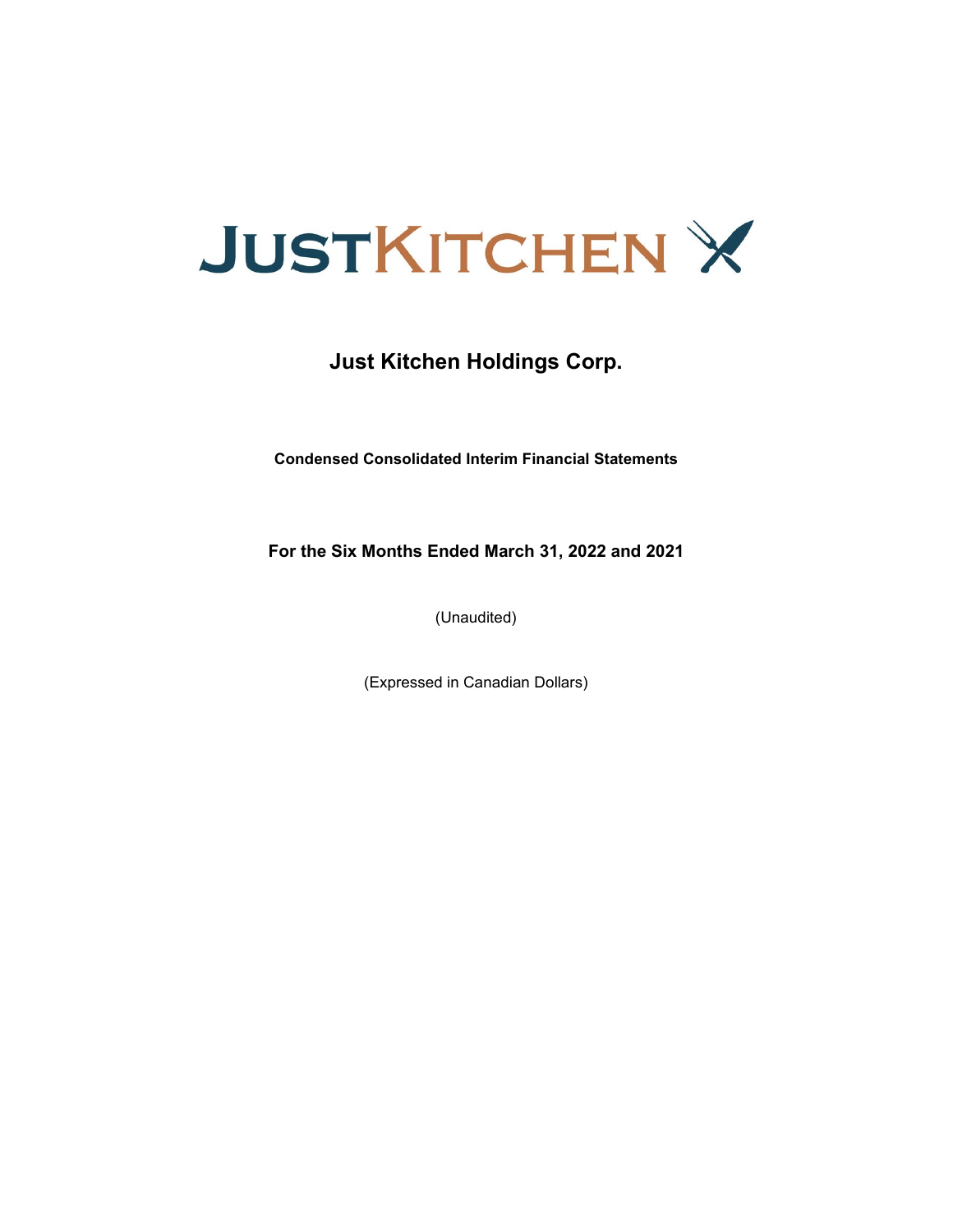Condensed Consolidated Interim Statement of Financial Position

(Unaudited) (Expressed in Canadian Dollars)

| <b>Assets</b>                                                                   | March 31,<br>2022 | September 30,<br>2021 |
|---------------------------------------------------------------------------------|-------------------|-----------------------|
| <b>Current</b>                                                                  |                   |                       |
| Cash                                                                            | \$<br>12,094,392  | \$<br>20,796,767      |
| Accounts receivable (Note 4)                                                    | 697,392           | 515,342               |
| Inventory (Note 18)                                                             | 1,126,924         | 853,841               |
| Prepaid expenses and refundable deposits                                        | 451,661           | 469,087               |
|                                                                                 | 14,370,369        | 22,635,037            |
| Non-current                                                                     |                   |                       |
| Property and equipment (Note 6)                                                 | 3,109,086         | 2,026,208             |
| Intangible assets (Note 8)                                                      | 192,257           | 240,539               |
| Right-of-use assets (Note 7(a))<br>Investment accounted for using equity method | 3,107,815         | 2,809,058             |
| (Note 5)                                                                        | 112,694           |                       |
| Other non-current assets                                                        | 354,802           | 227,069               |
|                                                                                 | \$<br>21,247,023  | \$                    |
| <b>Total assets</b>                                                             |                   | 27,937,911            |
| Liabilities                                                                     |                   |                       |
| <b>Current</b>                                                                  |                   |                       |
| Accounts payable and accrued liabilities                                        | \$<br>3,951,330   | \$<br>3,256,656       |
| Promissory notes payable (Note 9)                                               | 92,238            | 230,435               |
| Current portion of lease liability (Note 7(b))                                  | 1,076,933         | 886,708               |
|                                                                                 | 5,120,501         | 4,373,799             |
| Non-current                                                                     |                   |                       |
| Lease liability (Note 7(b))                                                     | 2,121,219         | 1,978,958             |
| <b>Total liabilities</b>                                                        | 7,241,720         | 6,352,757             |
|                                                                                 |                   |                       |
| <b>Shareholders' Equity</b>                                                     |                   |                       |
| Share capital (Note 10(b))                                                      | 33,408,630        | 33,384,500            |
| Reserves - (Note 10(f))                                                         | 2,972,120         | 2,077,693             |
| Accumulated other comprehensive income (loss)                                   | 396,574           | (118, 778)            |
| <b>Deficit</b>                                                                  | (22, 772, 021)    | (13,758,261)          |
| <b>Total equity</b>                                                             | 14,005,303        | 21,585,154            |
| <b>Total equity and liabilities</b>                                             | \$<br>21,247,023  | \$<br>27,937,911      |
| $\frac{1}{2}$ isa aanaana (blata 0/k))                                          |                   |                       |

Going concern (Note 2(b)) Commitments (Note 12(g))

Approved on behalf of the Board of Directors on May 30, 2022 by:

**"Jason Chen"** , Director

 *"Darryl Cardey"* , Director

The accompanying notes are an integral part of these condensed consolidated interim financial statements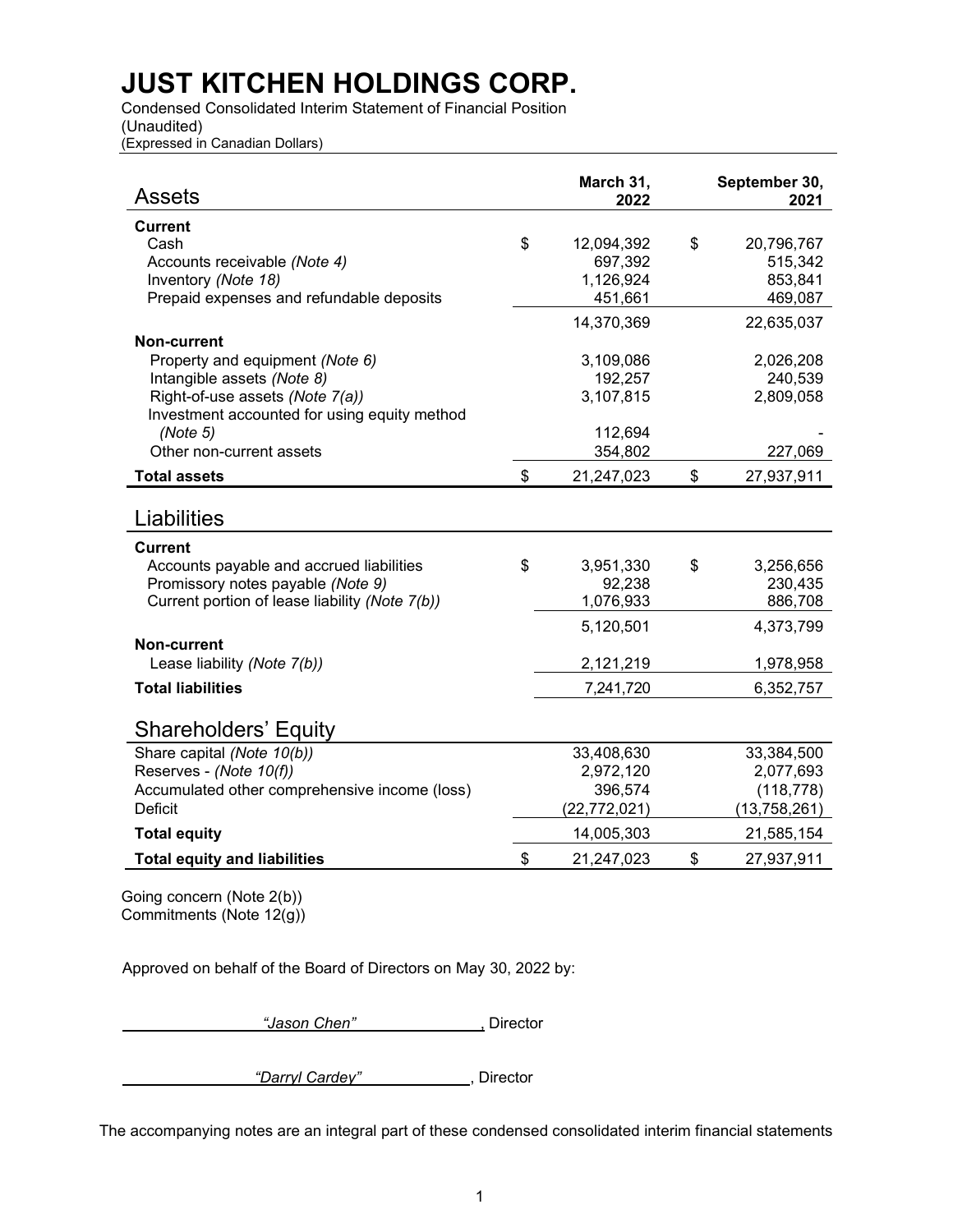Condensed Consolidated Interim Statement of Comprehensive Loss (Unaudited) (Expressed in Canadian Dollars)

|                                                                           | <b>For the Three</b><br><b>Months Ended</b><br>March 31,<br>2022 | <b>For the Three</b><br><b>Months Ended</b><br>March 31,<br>2021 |             | For the Six<br><b>Months Ended</b><br>March 31, 2022 | For the Six<br><b>Months Ended</b><br>March 31, 2021 |
|---------------------------------------------------------------------------|------------------------------------------------------------------|------------------------------------------------------------------|-------------|------------------------------------------------------|------------------------------------------------------|
| Food and beverage sales (Note 17)                                         | \$<br>5,039,338                                                  | \$                                                               | 2,224,281   | \$<br>9,206,021                                      | \$<br>4,135,451                                      |
| <b>Operating expenses (Note 18)</b>                                       | (6, 101, 373)                                                    |                                                                  | (2,721,744) | (11, 025, 143)                                       | (4,987,828)                                          |
| General and administrative expenses<br>(Note 18)                          | (3,091,598)                                                      |                                                                  | (1,591,910) | (5,519,242)                                          | (3,460,778)                                          |
| <b>Research and development expenses</b><br>(Note 18)                     | (118,074)                                                        |                                                                  | (61, 592)   | (202, 612)                                           | (61, 592)                                            |
| Depreciation expense (Note 18)                                            | (474, 544)                                                       |                                                                  | (223, 735)  | (860, 999)                                           | (392, 913)                                           |
| Loss from operations                                                      | (4,746,251)                                                      |                                                                  | (2,374,700) | (8,401,975)                                          | (4,767,660)                                          |
| Interest revenue                                                          | 22,662                                                           |                                                                  | 185         | 50,599                                               | 272                                                  |
| Interest expense                                                          | (30, 760)                                                        |                                                                  | (26, 581)   | (63, 862)                                            | (50, 251)                                            |
| Share of loss of investment accounted for<br>using equity method (Note 5) | (13, 793)                                                        |                                                                  |             | (13, 793)                                            |                                                      |
| Foreign exchange loss                                                     | (703, 613)                                                       |                                                                  | (129,061)   | (616, 958)                                           | (142, 320)                                           |
| Other income                                                              | 29,598                                                           |                                                                  |             | 32,229                                               |                                                      |
| Net loss for the period                                                   | (5, 442, 157)                                                    |                                                                  | (2,530,157) | (9,013,760)                                          | (4,959,959)                                          |
| Other comprehensive loss<br>Items that may be reclassified to net<br>loss |                                                                  |                                                                  |             |                                                      |                                                      |
| Foreign currency translation                                              | 615,637                                                          |                                                                  | 143,119     | 515,352                                              | 170,593                                              |
| Comprehensive loss for the period                                         | \$<br>(4,826,520)                                                | \$                                                               | (2,387,038) | \$<br>(8,498,408)                                    | \$<br>(4,789,366)                                    |
| Loss per share - basic and diluted<br>Weighted average number of common   | \$<br>(0.07)                                                     | \$                                                               | (0.06)      | \$<br>(0.12)                                         | \$<br>(0.12)                                         |
| shares outstanding - basic and diluted<br>(Note 11)                       | 75,159,304                                                       |                                                                  | 41,636,717  | 75,151,510                                           | 39,718,047                                           |

The accompanying notes are an integral part of these condensed consolidated interim financial statements.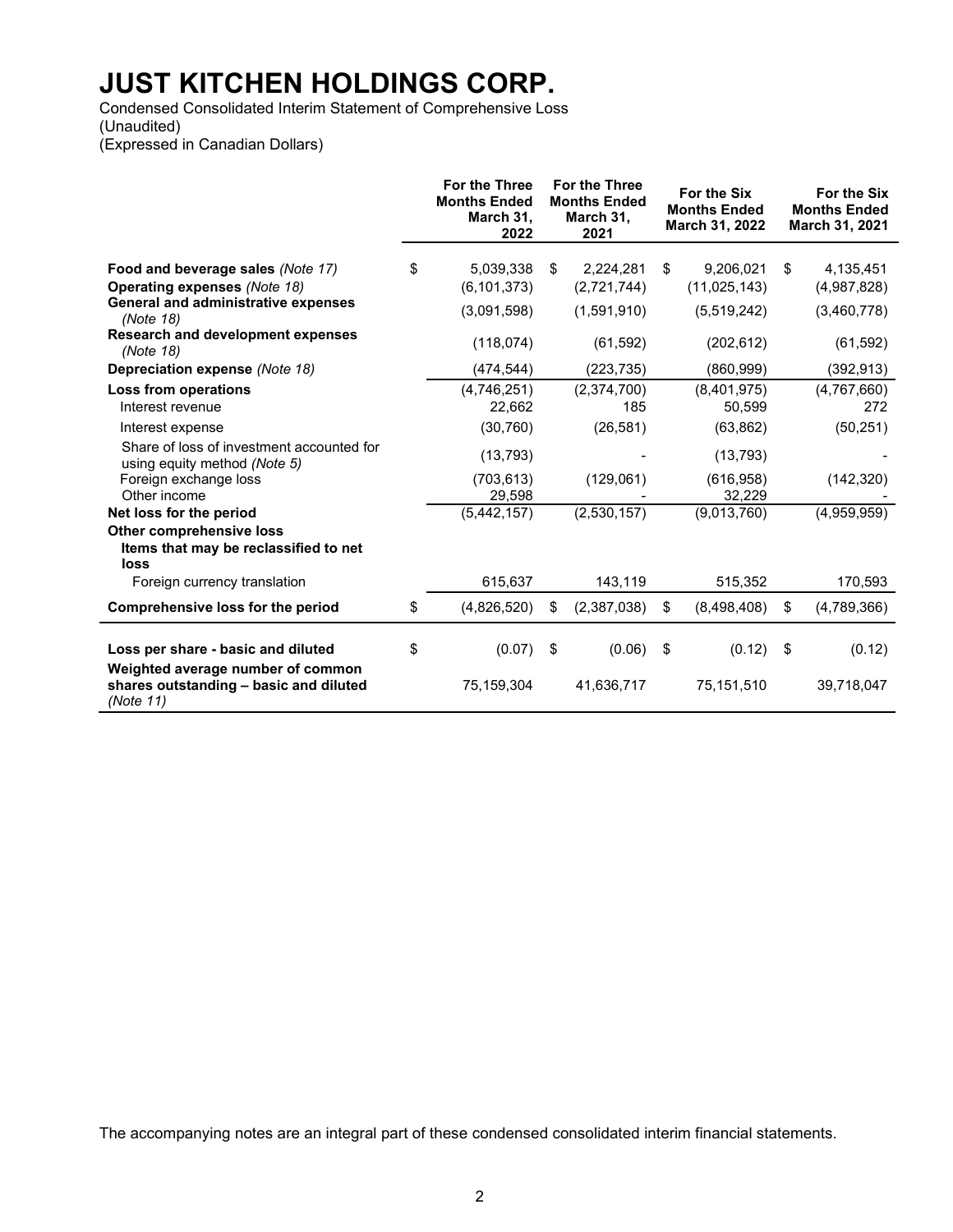Condensed Consolidated Interim Statement of Cash Flows (Unaudited)

(Expressed in Canadian Dollars)

Six months ended March 31, 2022 and 2021

|                                                                                      | 2022              | 2021              |
|--------------------------------------------------------------------------------------|-------------------|-------------------|
|                                                                                      |                   |                   |
| <b>Operations:</b><br>Net loss for the period                                        | \$<br>(9,013,760) | \$<br>(4,959,959) |
| Items not affecting cash:                                                            |                   |                   |
| Interest expense                                                                     | 63,862            | 50,251            |
| Depreciation expense - property and equipment (Note 6)                               | 289,851           | 92,457            |
| Amortization expense - intangible assets (Note 8)                                    | 39,878            |                   |
| Depreciation expense - right-of-use assets (Note 7(a))                               | 531,270           | 300,456           |
| Gain on disposal of lease                                                            | (5,468)           |                   |
| Share of loss of investment accounted for using equity method (Note                  |                   |                   |
| 5)                                                                                   | 13,793            |                   |
| Stock-based compensation on warrants, options and RSUs                               | 899,807           | 1,394,862         |
|                                                                                      | (7, 180, 767)     | (3, 121, 933)     |
|                                                                                      |                   |                   |
| Interest expense paid on leases (Note 7(b))                                          | (56, 785)         | (35, 181)         |
| Payment of interest on promissory note payable                                       | (21, 314)         |                   |
| Change in non-cash working capital:                                                  |                   |                   |
| Accounts receivable                                                                  | (182,050)         | (282, 237)        |
| Inventory                                                                            | (273,083)         | (386, 562)        |
| Prepaid expenses and refundable deposits                                             | (114, 863)        | (290, 150)        |
| Accounts payable and accrued liabilities                                             | 493,828           | 1,119,641         |
|                                                                                      | (76, 168)         | 160.692           |
|                                                                                      | (7, 335, 034)     | (2,996,422)       |
| Investing:                                                                           |                   |                   |
| Purchase of property and equipment (Note 14(a))                                      | (1,284,326)       | (878, 119)        |
| Cash contribution to equity investment accounted for using equity<br>method (Note 5) | (125, 428)        |                   |
|                                                                                      | (1,409,754)       | (878, 119)        |
|                                                                                      |                   |                   |
| Financing:                                                                           |                   |                   |
| Repayment of promissory notes payable (Note 9)                                       | (118, 459)        |                   |
| Payment of lease liabilities (Note 7(b))                                             | (487, 250)        | (262, 564)        |
| Issuance of share capital (Note 10(b))                                               | 18,750            | 2,916,240         |
| Subscription receipts (Note 10(b))                                                   |                   | 7,899,397         |
|                                                                                      | (586, 959)        | 10,553,073        |
| Increase (decrease) in cash                                                          | (9, 331, 747)     | 6,678,532         |
| Exchange impact on cash held in foreign currency                                     | 629,372           | 193,968           |
| Cash - beginning of period                                                           | 20,796,767        | 530,022           |
| Cash - end of period                                                                 | \$<br>12,094,392  | \$<br>7,402,522   |

Supplementary cash flow information (note 14)

The accompanying notes are an integral part of these condensed consolidated interim financial statements.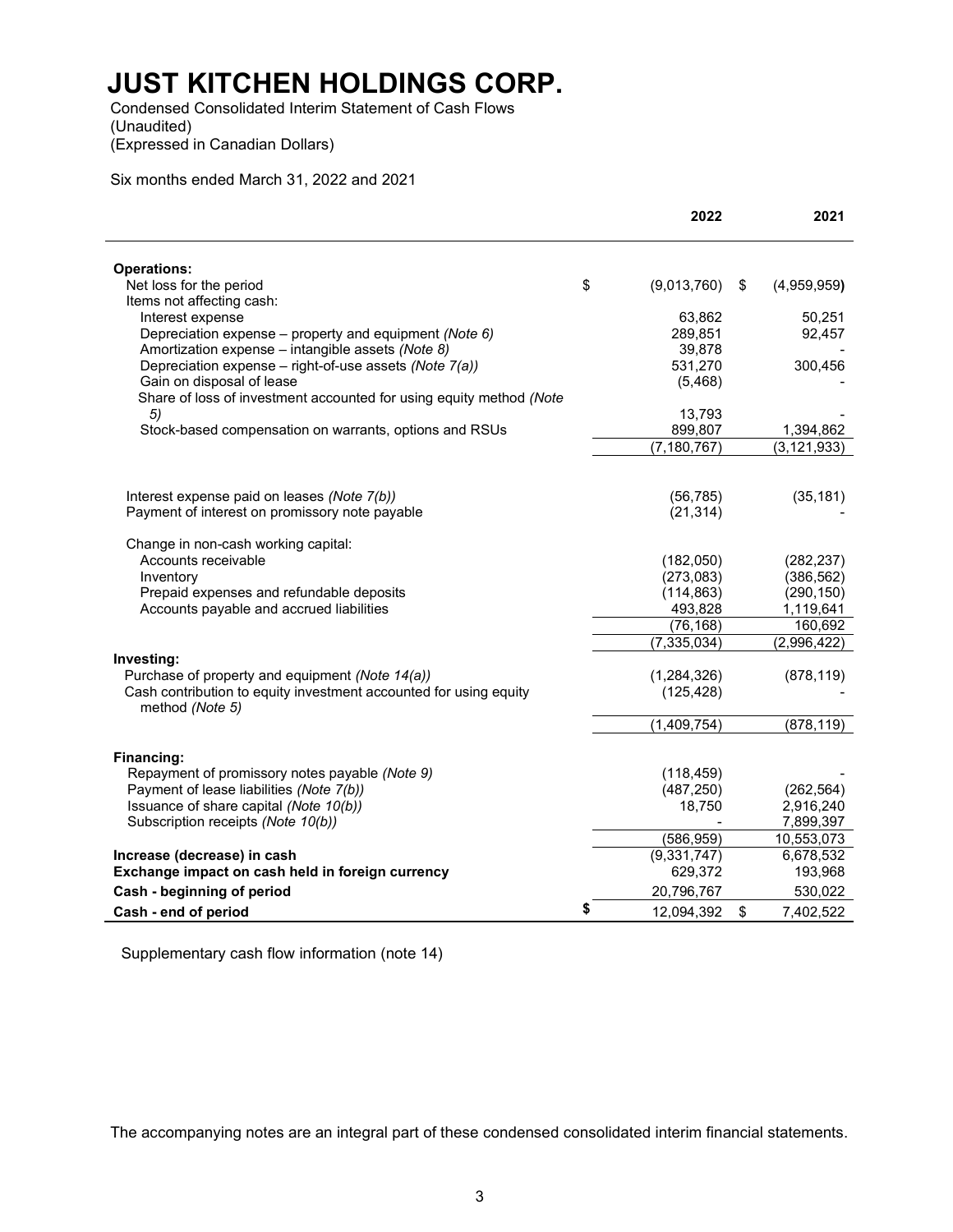Condensed Consolidated Interim Statement of Changes in Equity (Deficiency) (Unaudited) (Expressed in Canadian Dollars)

Six months ended March 31, 2022

|                                                                                           | Share Capital (Note 10(b)) |                          |                                   | Accumulated<br>Other                |                |                                     |
|-------------------------------------------------------------------------------------------|----------------------------|--------------------------|-----------------------------------|-------------------------------------|----------------|-------------------------------------|
|                                                                                           | Shares                     | Amount<br>\$             | Reserves<br>(Note $10(f)$ )<br>£. | Comprehensive<br>Income (Loss)<br>Ж | Deficit<br>S   | <b>Total Equity</b><br>(Deficiency) |
| Balance - September 30, 2021                                                              | 75,143,887                 | 33,384,500               | 2,077,693                         | (118, 778)                          | (13,758,261)   | 21,585,154                          |
| <b>Total comprehensive loss</b>                                                           |                            |                          |                                   |                                     |                |                                     |
| Net loss for the period                                                                   |                            |                          |                                   |                                     | (9,013,760)    | (9,013,760)                         |
| Foreign currency translation                                                              |                            |                          | $\blacksquare$                    | 515,352                             |                | 515,352                             |
|                                                                                           |                            | $\overline{\phantom{a}}$ | $\blacksquare$                    | 515,352                             | (9,013,760)    | (8,498,408)                         |
| Transactions with owners of the Company:                                                  |                            |                          |                                   |                                     |                |                                     |
| Exercise of stock options<br>Stock based compensation - Warrants and Performance warrants | 37,500                     | 24,130                   | (5,380)                           |                                     |                | 18,750                              |
| (Note $10(c)$ )                                                                           |                            |                          | 320,200                           |                                     |                | 320,200                             |
| Stock based compensation - Stock Options (Note 10(d))                                     |                            |                          | 188,724                           |                                     |                | 188,724                             |
| Stock based compensation - RSUs (Note 10(e))                                              |                            |                          | 390,883                           |                                     |                | 390,883                             |
|                                                                                           | 37,500                     | 24,130                   | 894,427                           |                                     |                | 918,557                             |
| <b>Balance - March 31, 2022</b>                                                           | 75,181,387                 | 33,408,630               | 2,972,120                         | 396,574                             | (22, 772, 021) | 14,005,303                          |

The accompanying notes are an integral part of these condensed consolidated interim financial statements.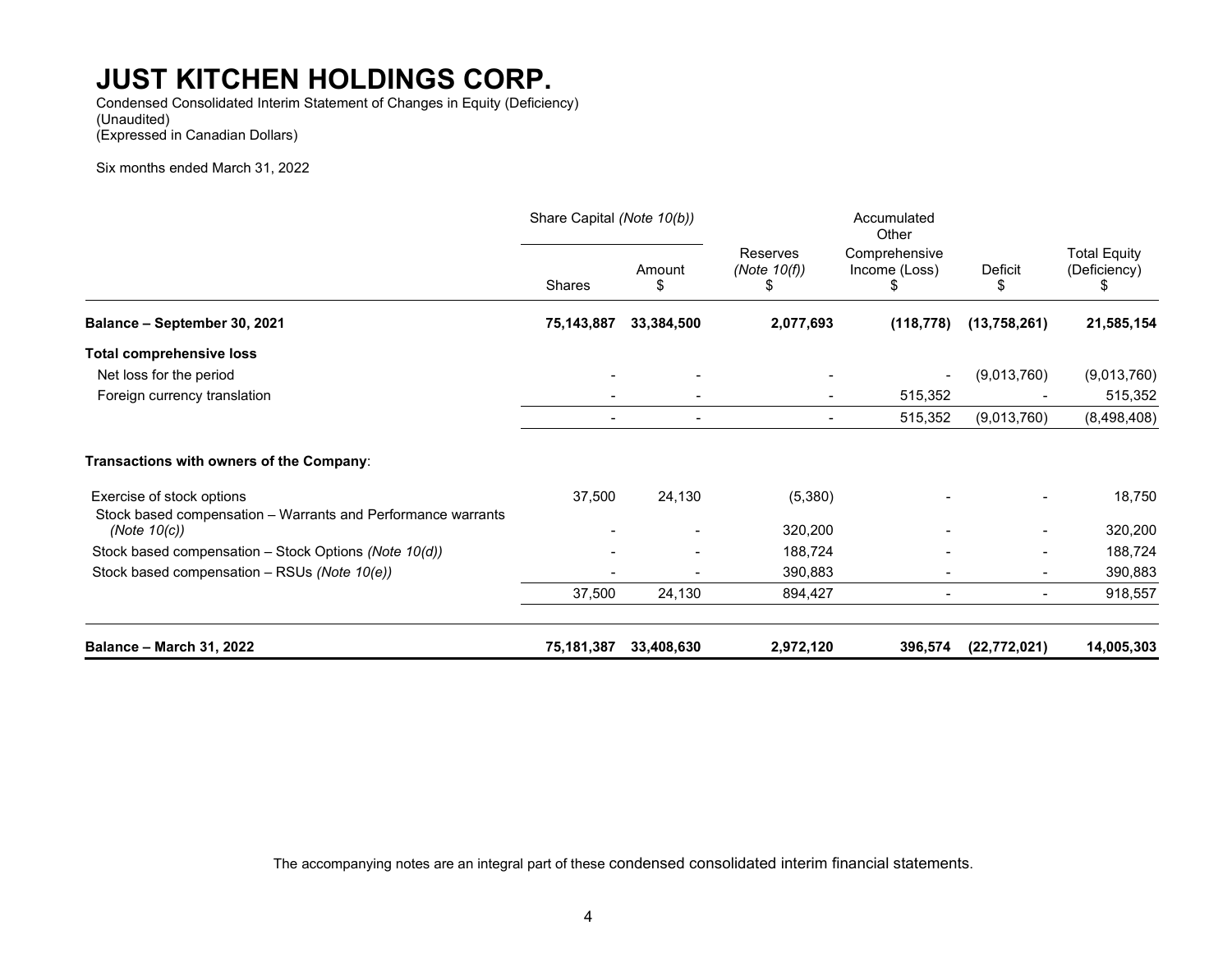Consolidated Statement of Changes in Equity (Deficiency) (Unaudited) (Expressed in Canadian Dollars)

For the six months ended March 31, 2021

|                                                                                                         | Share Capital (Note 10(b)) |                          |                                  | Accumulated<br>Other           |                          |                                     |
|---------------------------------------------------------------------------------------------------------|----------------------------|--------------------------|----------------------------------|--------------------------------|--------------------------|-------------------------------------|
|                                                                                                         | <b>Shares</b>              | Amount<br>\$             | Reserves<br>(Note $10(f)$ )<br>ъ | Comprehensive<br>Income (Loss) | Deficit<br>\$            | <b>Total Equity</b><br>(Deficiency) |
| Balance - September 30, 2020                                                                            | 35,701,304                 | 3,043,736                | (444, 340)                       | (57, 402)                      | (2,520,680)              | 21,314                              |
| <b>Total comprehensive loss</b>                                                                         |                            |                          |                                  |                                |                          |                                     |
| Net loss for the period                                                                                 |                            |                          |                                  |                                | (4,959,959)              | (4,959,959)                         |
| Foreign currency translation                                                                            |                            |                          | $\blacksquare$                   | 170,593                        |                          | 170,593                             |
|                                                                                                         |                            |                          | $\blacksquare$                   | 170,593                        | (4,959,959)              | (4,789,366)                         |
| Transactions with owners of the Company:                                                                |                            |                          |                                  |                                |                          |                                     |
| Issuance of shares for cash (Note 10(b))<br>Stock based compensation- Warrants and Performance warrants | 7,312,480                  | 2,916,240                |                                  |                                |                          | 2,916,240                           |
| (Note $10(c)$ )                                                                                         |                            | $\overline{\phantom{a}}$ | 811,298                          |                                |                          | 811,298                             |
| Stock based compensation - Stock Options (Note 10(d))                                                   |                            | $\overline{\phantom{a}}$ | 306,974                          |                                | $\overline{\phantom{a}}$ | 306,974                             |
| Stock based compensation - RSUs (Note 10(e))                                                            |                            |                          | 276,590                          |                                |                          | 276,590                             |
|                                                                                                         | 7,312,480                  | 2,916,240                | 1,394,862                        | $\overline{\phantom{a}}$       | $\overline{\phantom{a}}$ | 4,311,102                           |
| <b>Balance - March 31, 2021</b>                                                                         | 43,013,784                 | 5,959,976                | 950,522                          | 113,191                        | (7,480,639)              | (456, 950)                          |

The accompanying notes are an integral part of these condensed consolidated interim financial statements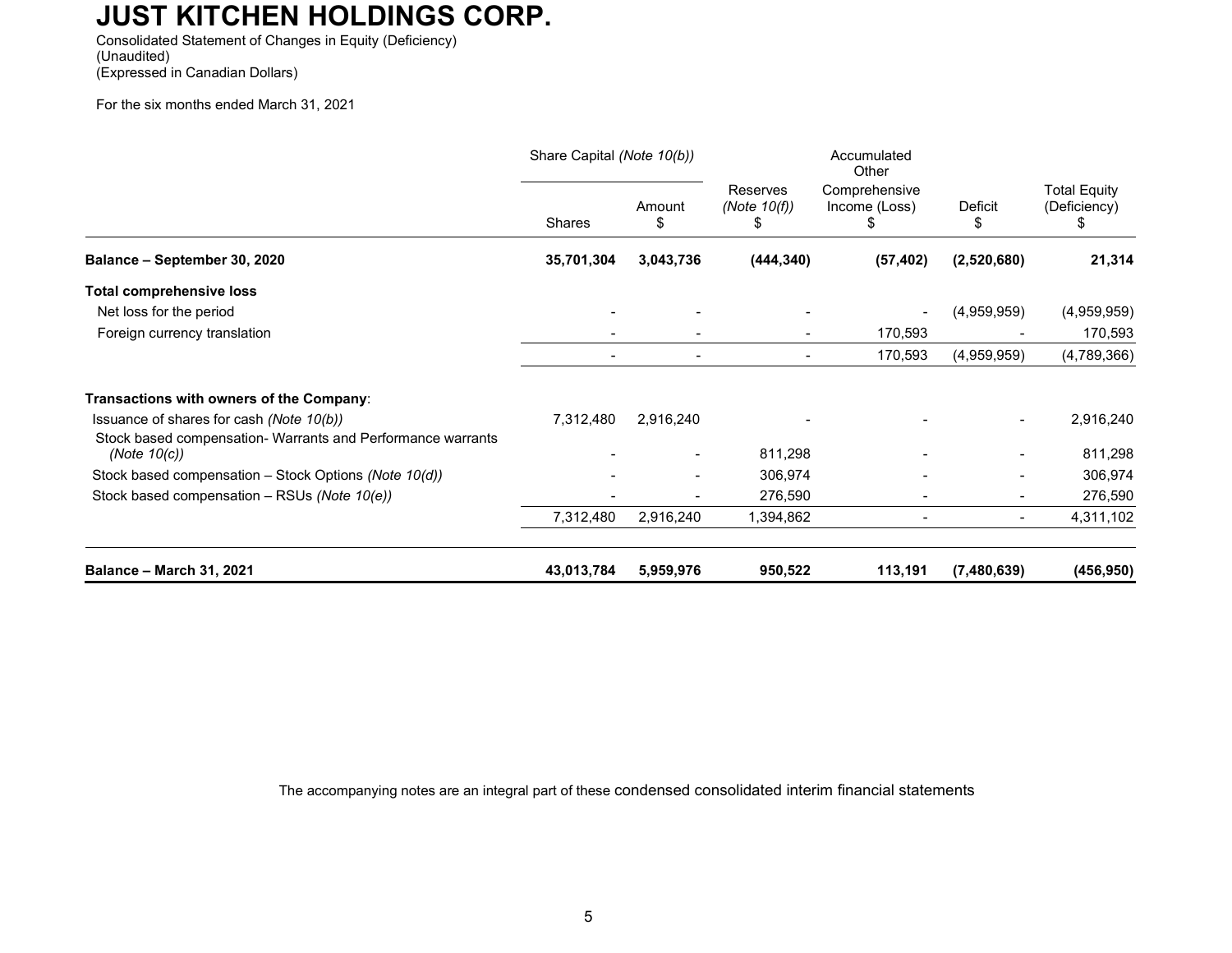Notes to the Condensed Consolidated Interim Financial Statements (Expressed in Canadian Dollars)

Six months ended March 31, 2022 and 2021

#### **1. Nature of Operations:**

Just Kitchen Holdings Corp. (the "Company" or "Just Kitchen") is a cloud kitchen meal preparation company with operations in Taiwan and Hong Kong. The Company combines advanced food preparation with underused real estate and leverages online mobile application-based food ordering and delivery companies reaching wider geographies, which includes under-served markets. Just Kitchen's business model combines strategically located cloud kitchens or "virtual kitchens" in a hub-and-spoke infrastructure throughout high-density urban areas.

Just Kitchen was incorporated under the Business Corporations Act (B.C.) on December 5, 2019.

On April 7, 2021, the Company received final approval from the TSX Venture Exchange ("TSX.V"). On April 15, 2021, the Company began trading on the TSX.V at market open under the trading symbol JK.

#### **2. Basis of Presentation:**

#### **(a) Statement of Compliance**

These condensed consolidated interim financial statements were prepared in accordance with International Accounting Standards 34, Interim Financial Reporting ("IAS 34"), using accounting policies consistent with International Financial Reporting Standards ("IFRS") as issued by the International Accounting Standards Board ("IASB").

The accounting policies and methods of application applied by the Company in these condensed consolidated interim financial statements are the same as those applied in the Company's most recent annual consolidated financial statements as at and for the year ended September 30, 2021, except as described in Note 3(c) herein. These condensed consolidated interim financial statements do not include all of the information required for full annual financial statements and therefore should be read in conjunction with most recent annual consolidated financial statements as at and for the year ended September 30, 2021.

#### **(b) Going Concern**

These condensed consolidated interim financial statements have been prepared on a going concern basis, which assumes that the Company will be able to meet its commitments, realize its assets and discharge its liabilities in the normal course of business. As at March 31, 2022, the Company is still in the process of building its business, opening new virtual kitchens, and building its brand and customer base. The Company's continuation as a going concern is dependent upon its ability to achieve profitable operations and raise additional financing through issuing equity or debt to meet current and future obligations. In assessing whether the going concern assumption is appropriate and whether there are material uncertainties that may cast significant doubt about the Company's ability to continue as a going concern, management considers all available information about the future which is at least, but not limited to, twelve months from the end of the reporting period.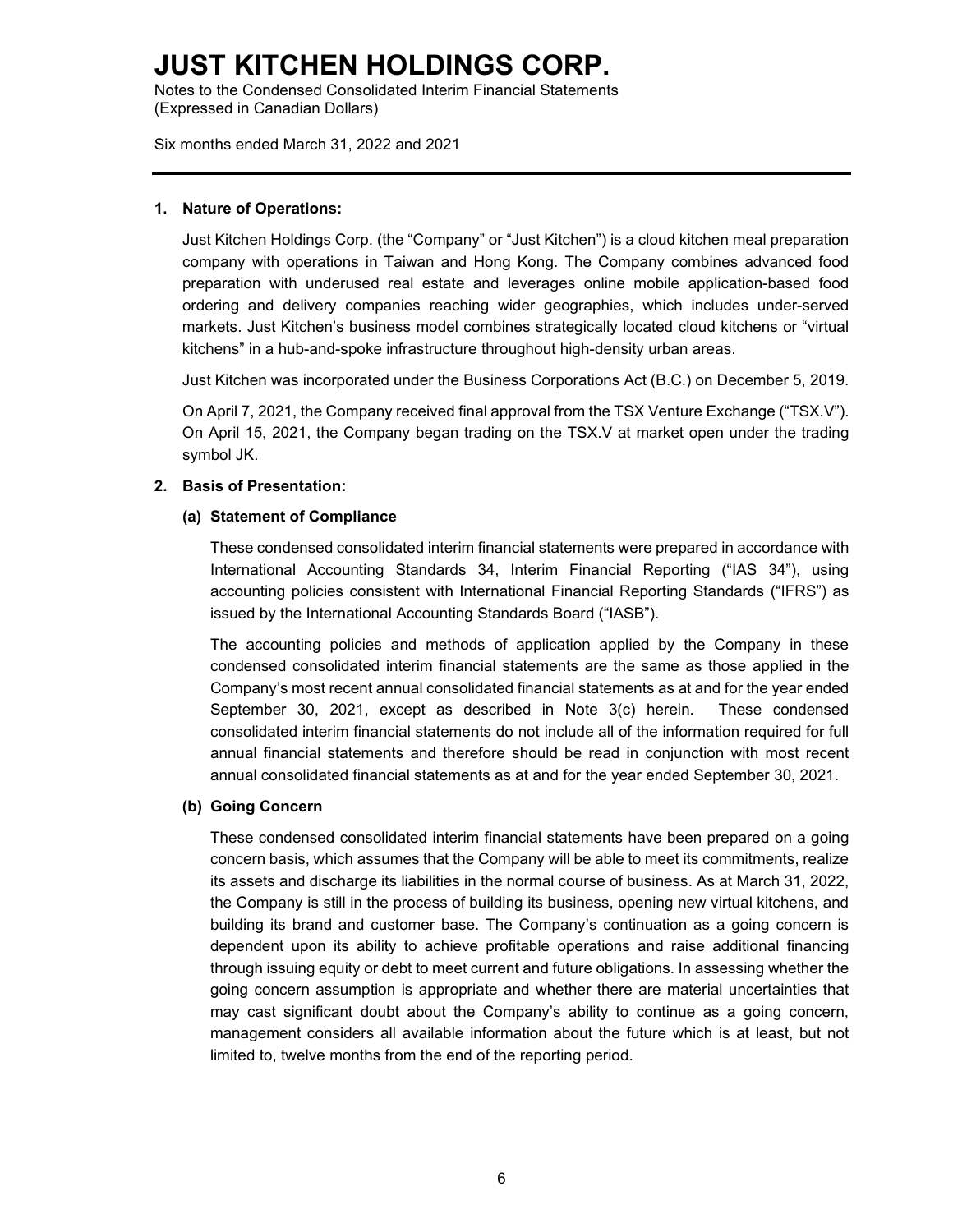Notes to the Condensed Consolidated Interim Financial Statements (Expressed in Canadian Dollars)

Six months ended March 31, 2022 and 2021

#### **2. Basis of Presentation (Continued):**

#### **(b) Going Concern (continued):**

As at March 31, 2022, the Company had a working capital of \$9,249,868, an accumulated deficit of \$22,772,021 and for the six months ended March 31, 2022, the Company incurred a net loss of \$9,013,760, and net cash outflows from operations of \$7,335,034. Although the Company has previously been successful in obtaining financing in the past, there is no assurance that it will be able to obtain adequate financing in the future or that such financing will be on terms acceptable to the Company. These conditions indicate a material uncertainty that may cast significant doubt on the Company's ability to continue as a going concern.

Should the Company be unable to continue as a going concern, the net realizable value of its assets may be materially less than the amounts on its condensed consolidated interim statement of financial position.

#### **3. Significant Accounting Policies:**

#### **(a) Use of judgments and estimates**

In preparing these interim financial statements, management has made judgments and estimates that affect the application of accounting policies and the reported amounts of assets and liabilities, income and expense. Actual results may differ from these estimates.

The significant judgments made by management in applying the Company's accounting policies and the key sources of estimation uncertainty were the same as those described in the last annual financial statements.

#### **(b) Interests in Equity-Accounted Investees**

Interests in equity-accounted investees comprise of interests in joint ventures. A joint venture is an arrangement in which the Company has joint control, whereby the Company has the right to the net assets of the joint venture arrangement, rather than rights to its assets and obligations for its liabilities. Interests in the joint ventures are accounted for using the equity method. They are initially recognized at cost. Subsequent to initial recognition, the Company records its share of profit or loss and other comprehensive income of equityaccounted investees, until the date on which significant influence or joint control ceases.

#### **(c) Recently adopted accounting pronouncements:**

There were no new accounting pronouncements adopted since September 30, 2021 that would have a material impact on the Company's consolidated financial statements.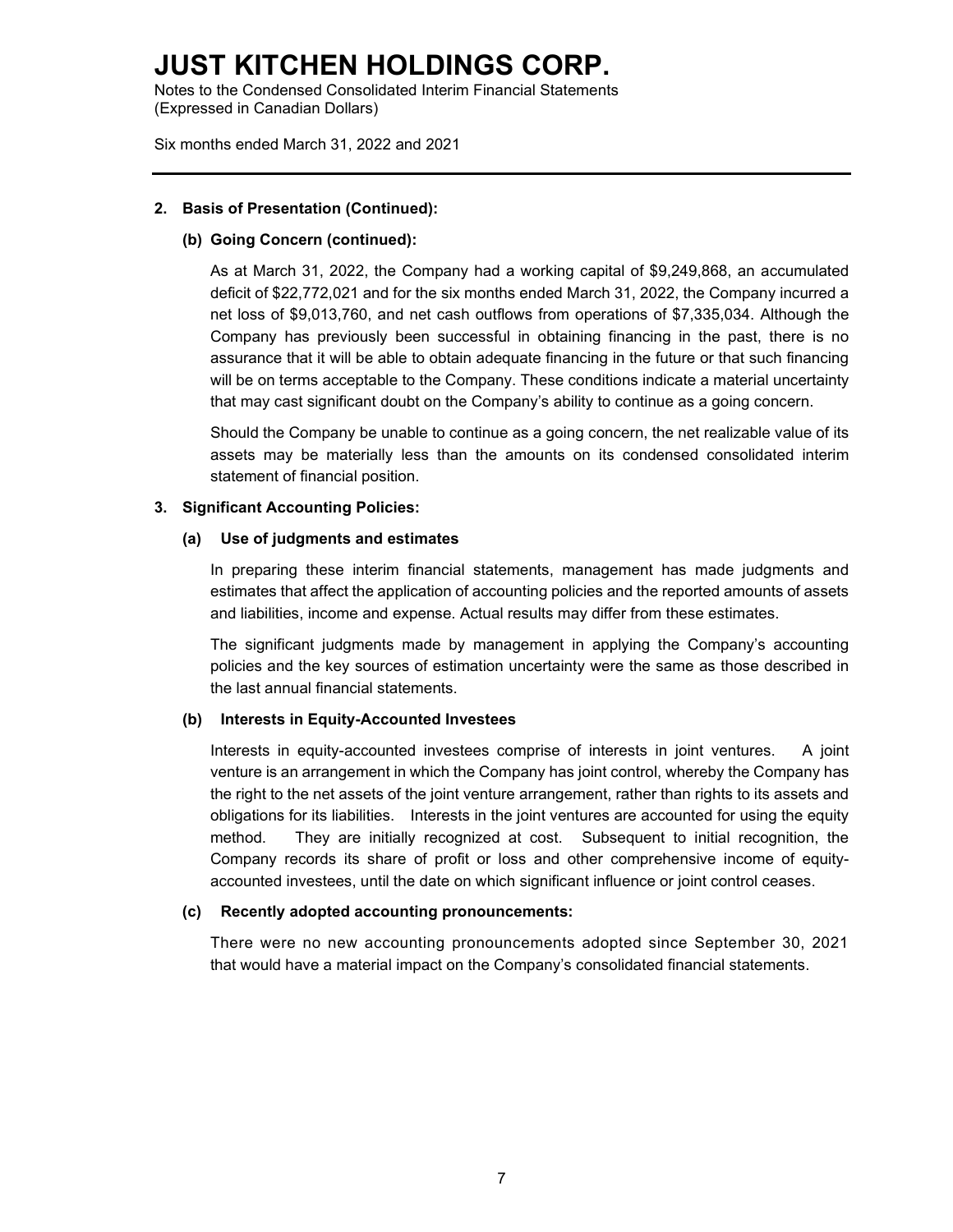Notes to the Condensed Consolidated Interim Financial Statements (Expressed in Canadian Dollars)

Six months ended March 31, 2022 and 2021

#### **3. Significant Accounting Policies (continued):**

#### **(d) New accounting pronouncements not yet effective:**

A number of new standards, and amendments to standards and interpretations, are not yet effective for the period ended March 31, 2022, and have not been applied in preparing these financial statements. Pronouncements that are irrelevant or not expected to have a significant impact have been excluded.

#### *Amendments to IAS 1*

This amendment clarifies the requirements relating to determining if a liability should be presented as current or non-current in the statement of financial position. Under the new requirement, the assessment of whether a liability is presented as current or non-current is based on the contractual arrangements in place as at the reporting date and does not impact the amount of timing of recognition. The amendment applies retrospectively for annual reporting periods beginning on or after January 1, 2022. The Company is currently evaluating the potential impact of these amendments on the Company's condensed consolidated interim financial statements.

#### **4. Accounts receivable:**

|                                              |   | March 31, 2022 | September 30,<br>2021 |
|----------------------------------------------|---|----------------|-----------------------|
| Taxes receivable from federal<br>governments |   | 33.580         | \$<br>36,285          |
| Trade receivables                            |   | 663.812        | 479,057               |
|                                              | S | 697,392        | 515.342               |

Trade receivables are receivables from clients and delivery partners. Trade receivable collection terms are ranging between 7 to 30 days. All amounts are short-term. The net carrying value of accounts receivables is considered a reasonable approximation of fair value.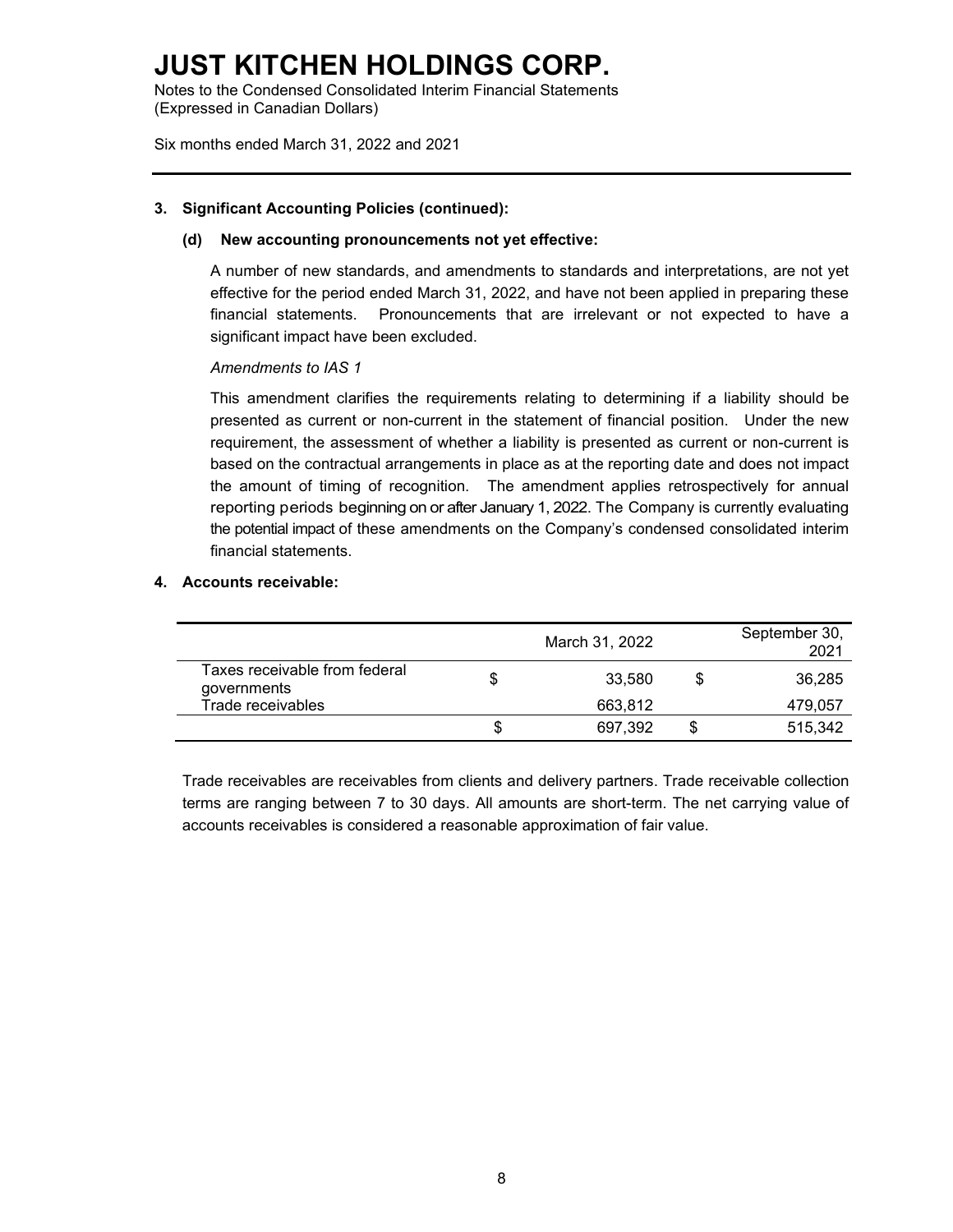Notes to the Condensed Consolidated Interim Financial Statements (Expressed in Canadian Dollars)

Six months ended March 31, 2022 and 2021

#### **5. Investment accounted for using equity method:**

|                                                              | March 31, 2022 |
|--------------------------------------------------------------|----------------|
| At October 1, 2021                                           | \$             |
| Addition of investments accounted for<br>using equity method | 125,428        |
| Share of profit (loss) of investments accounted for          | (13, 793)      |
| using equity method                                          |                |
| Foreign exchange translation                                 | 1,059          |
| Balance - March 31, 2022                                     | 112,694        |
| <b>Investments</b>                                           | March 31, 2022 |
|                                                              |                |

Interest in joint venture the state of the state of the state of the state of the state of the state of the state of the state of the state of the state of the state of the state of the state of the state of the state of t

(a) Joint venture

JustKitchen TDG Inc is a joint venture in which the Group has joint control and a 51% ownership interest. JustKitchen TDG Inc will be the exclusive operator of ghost kitchens under the "JustKitchen" brand (and other related brands) and distributor of JustKitchen products and offerings in the Philippines. JustKitchen TDG Inc is not publicly listed.

JustKitchen is recognized as investment accounted for using equity method given that the Company retains significant influence by holding seats in JustKitchen TDG Inc's Board of Directors.

As of March 31, 2022, the carrying amount of the Company's 51% share of the joint venture's net assets amounted to \$104,326.

The following is a summary of financial information for JustKitchen TDG Inc (at 100%), based on the financial information prepared in accordance with IFRS, for the period from the date of formation on November 4, 2021 to March 31, 2022.

|                                                |    | March 31, 2022 |
|------------------------------------------------|----|----------------|
| Loss for the period from continuing operations |    | 27.044         |
| Total assets                                   | S  | 215,817        |
| <b>Total liabilities</b>                       | \$ | 11,256         |
| Net assets                                     |    | 204,561        |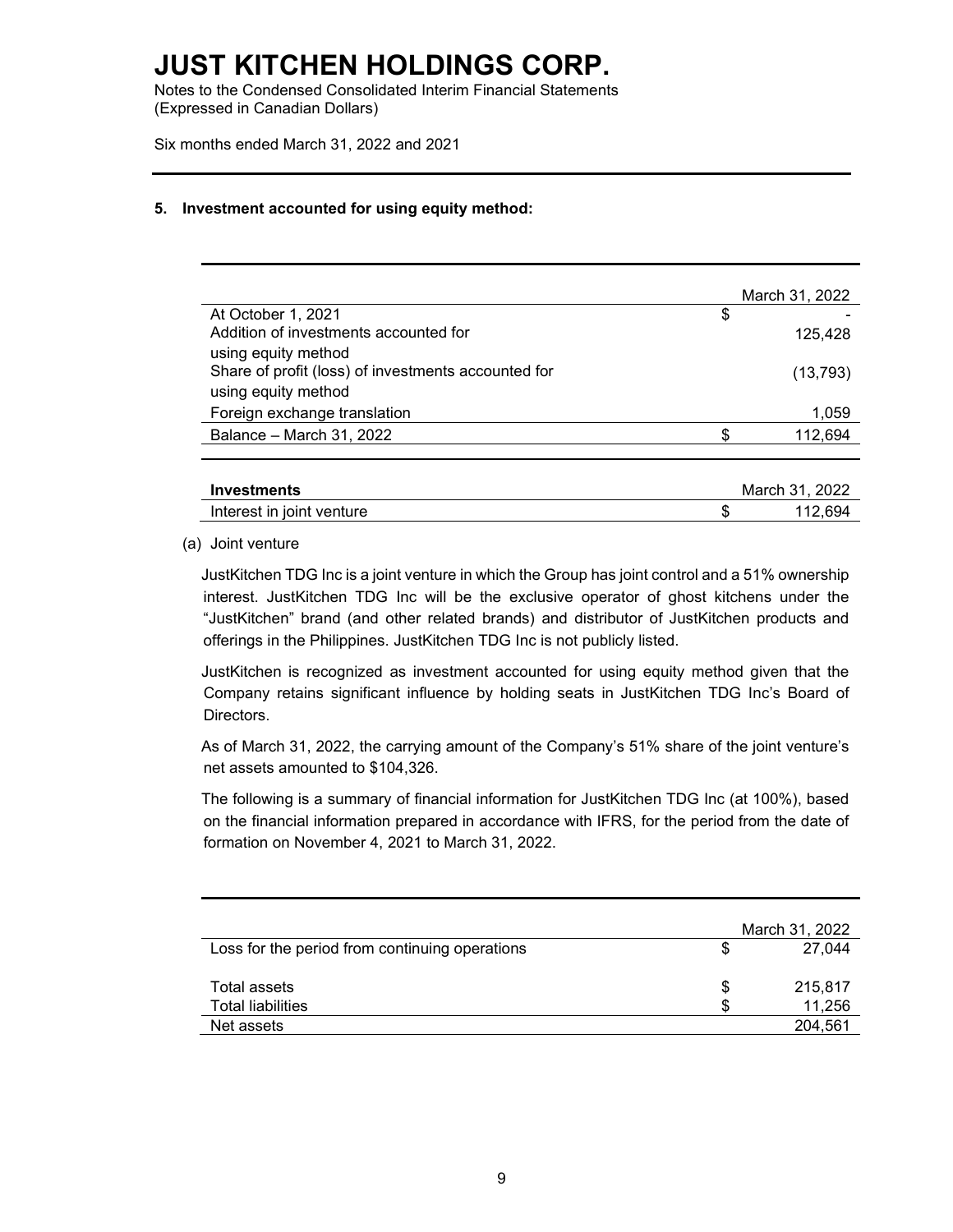Notes to the Condensed Consolidated Interim Financial Statements (Expressed in Canadian Dollars)

Six months ended March 31, 2022 and 2021

#### **6. Property and equipment:**

The summary of the Company's property and equipment is as follows:

|                                 | Kitchen<br>Equipment<br>\$ | Computer<br>Equipment<br>\$ | Leasehold<br>Improvements<br>S | Other<br>Assets<br>\$ | Construction<br>in Progress<br>\$ | Total<br>\$ |
|---------------------------------|----------------------------|-----------------------------|--------------------------------|-----------------------|-----------------------------------|-------------|
| Cost                            |                            |                             |                                |                       |                                   |             |
| Balance - September 30, 2020    | 107,938                    | 72,289                      | 207,589                        |                       |                                   | 387,816     |
| Purchases                       | 1,079,364                  | 65,522                      | 697,186                        | 90,012                |                                   | 1,932,084   |
| Foreign exchange translation    | 13,428                     | 1,334                       | 6,741                          | 1,198                 |                                   | 22,701      |
| Balance - September 30, 2021    | 1,200,730                  | 139,145                     | 911,516                        | 91,210                |                                   | 2,342,601   |
| Purchases                       | 776,463                    | 30,769                      | 612,896                        | 46,675                | 22,064                            | 1,488,867   |
| Foreign exchange translation    | (72, 805)                  | (5,747)                     | (54,419)                       | (5, 398)              |                                   | (138, 369)  |
| <b>Balance - March 31, 2022</b> | 1,904,388                  | 164,167                     | 1,469,993                      | 132,487               | 22,064                            | 3,693,099   |
| <b>Accumulated Depreciation</b> |                            |                             |                                |                       |                                   |             |
| Balance - September 30, 2020    | (8,759)                    | (7,502)                     | (13, 874)                      |                       |                                   | (30, 135)   |
| Depreciation                    | (136, 364)                 | (20, 577)                   | (116, 488)                     | (7,641)               |                                   | (281,070)   |
| Foreign exchange translation    | (2, 191)                   | (1, 542)                    | (1, 354)                       | (101)                 |                                   | (5, 188)    |
| Balance - September 30, 2021    | (147, 314)                 | (29, 621)                   | (131, 716)                     | (7, 742)              |                                   | (316, 393)  |
| Depreciation                    | (143, 888)                 | (16, 629)                   | (118, 405)                     | (10, 929)             |                                   | (289, 851)  |
| Foreign exchange translation    | 10,896                     | 1,638                       | 8,989                          | 708                   |                                   | 22,231      |
| <b>Balance - March 31, 2022</b> | (280, 306)                 | (44, 612)                   | (241, 132)                     | (17, 963)             |                                   | (584, 013)  |
| <b>Carrying Value</b>           |                            |                             |                                |                       |                                   |             |
| At September 30, 2021           | 1,053,416                  | 109,524                     | 779,800                        | 83,468                |                                   | 2,026,208   |
| At March 31, 2022               | 1,624,082                  | 119,555                     | 1,228,861                      | 114,524               | 22,064                            | 3,109,086   |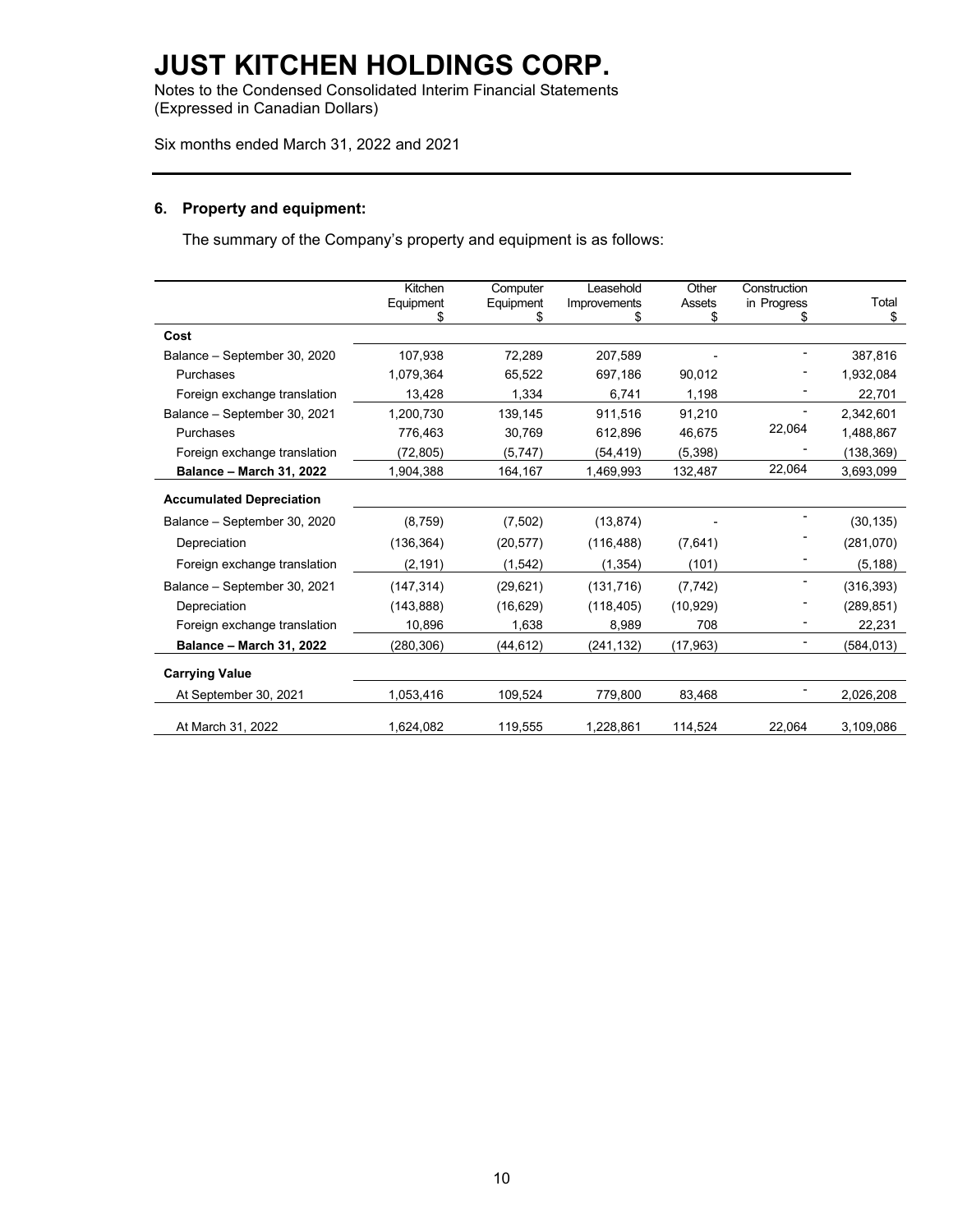Notes to the Condensed Consolidated Interim Financial Statements (Expressed in Canadian Dollars)

Six months ended March 31, 2022 and 2021

#### **7. Right-of-use assets and lease liabilities:**

(a) Right-of-use assets:

As at March 31, 2022, the Company had lease arrangements for a number of kitchens and kitchen equipment located in Taiwan, Hong Kong, and Singapore. The summary of the Company's right-of-use assets for the six months ended March 31, 2022 and for the year ended September 30, 2021 is as follows:

|                                 | March 31, 2022 |             |      | <b>September 30, 2021</b> |
|---------------------------------|----------------|-------------|------|---------------------------|
| Cost                            |                |             |      |                           |
| <b>Beginning Balance</b>        | \$             | 3,758,767   | \$   | 1,982,546                 |
| Additions                       |                | 1,047,766   |      | 1,824,119                 |
| Disposal                        |                | (140, 668)  |      |                           |
| Lease periods expire            |                |             |      | (50,487)                  |
| Foreign exchange translation    |                | (176,755)   |      | 2,589                     |
| <b>Ending Balance</b>           | \$             | 4,489,110   | \$   | 3,758,767                 |
|                                 |                |             |      |                           |
| <b>Accumulated Depreciation</b> |                |             |      |                           |
| <b>Beginning Balance</b>        | \$             | (949, 709)  | - \$ | (312,094)                 |
| Depreciation                    |                | (531, 270)  |      | (683, 228)                |
| Disposal                        |                | 39,919      |      |                           |
| Lease periods expire            |                |             |      | 50,487                    |
| Foreign exchange translation    |                | 59,765      |      | (4,874)                   |
| <b>Ending Balance</b>           | \$             | (1,381,295) | \$   | (949,709)                 |
|                                 |                |             |      |                           |
| <b>Carrying Value</b>           | \$             | 3,107,815   | \$   | 2,809,058                 |

Some property leases contain extension options exercisable by the Group. The Group initially assesses whether it is reasonably certain to exercise the extension options at the lease commencement date, and then performs subsequent reassessments when there are significant events or changes in circumstances within the Group's control.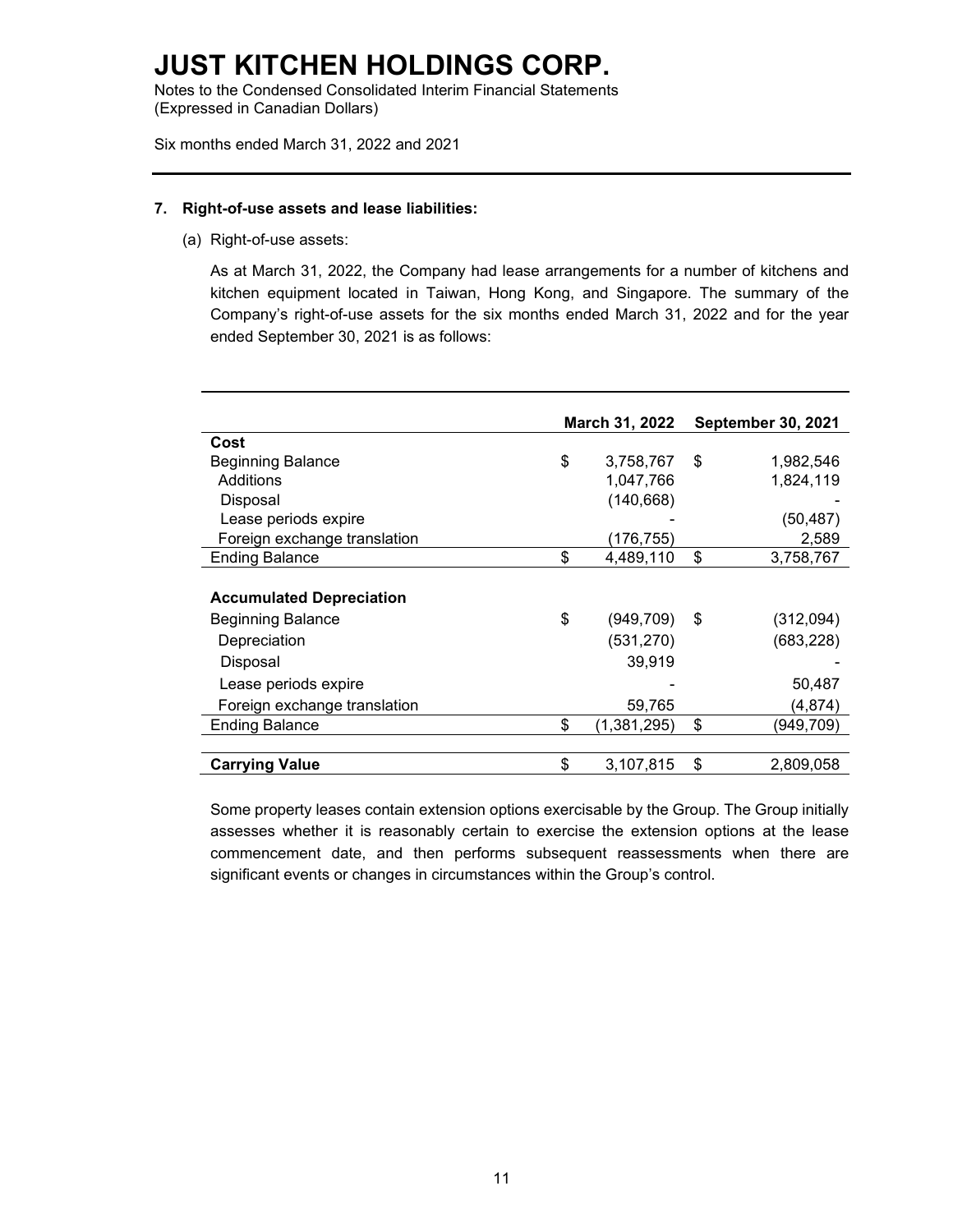Notes to the Condensed Consolidated Interim Financial Statements (Expressed in Canadian Dollars)

Six months ended March 31, 2022 and 2021

#### **7. Right-of-use assets and lease liabilities:**

(b) Lease liabilities:

The summary of the Company's lease liabilities for the six months ended March 31, 2022 and the year ended September 30, 2021, is as follows:

|                                                                  | March 31, 2022 |              | <b>September 30, 2021</b> |
|------------------------------------------------------------------|----------------|--------------|---------------------------|
| <b>Beginning Balance</b>                                         | \$             | 2,865,666 \$ | 1,668,370                 |
| Additions                                                        |                | 1,047,766    | 1,824,119                 |
| Other income recognized from rent concessions<br>due to Covid 19 |                |              | (16, 549)                 |
| Lease termination                                                |                | (106, 217)   |                           |
| Lease payments                                                   |                | (544, 035)   | (685, 970)                |
| Interest expense on lease liabilities                            |                | 56,785       | 76,962                    |
| Foreign exchange translation                                     |                | (121,813)    | (1,266)                   |
| Total lease liability                                            |                | 3,198,152    | 2,865,666                 |
| Less: current portion                                            |                | (1,076,933)  | (886,708)                 |
| Non-current portion                                              | \$             | 2,121,219    | \$<br>1,978,958           |

#### **8. Intangible assets:**

The summary of the Company's intangible assets is as follows:

|                                 | March 31, 2022 |           |    | September 30, 2021 |
|---------------------------------|----------------|-----------|----|--------------------|
| Cost                            |                |           |    |                    |
| Beginning balance               | \$             | 240,539   | S  |                    |
| Purchases                       |                |           |    | 237,379            |
| Foreign exchange translation    |                | (9,830)   |    | 3,160              |
| <b>Balance</b>                  | \$             | 230,709   | \$ | 240,539            |
|                                 |                |           |    |                    |
| <b>Accumulated Amortization</b> |                |           |    |                    |
| Beginning balance               | \$             |           | S  |                    |
| Amortization                    |                | (39, 878) |    |                    |
| Foreign exchange translation    |                | 1,426     |    |                    |
| <b>Balance</b>                  | \$             | (38,452)  | \$ |                    |
|                                 |                |           |    |                    |
| <b>Carrying Value</b>           | \$             | 192.257   | \$ | 240,539            |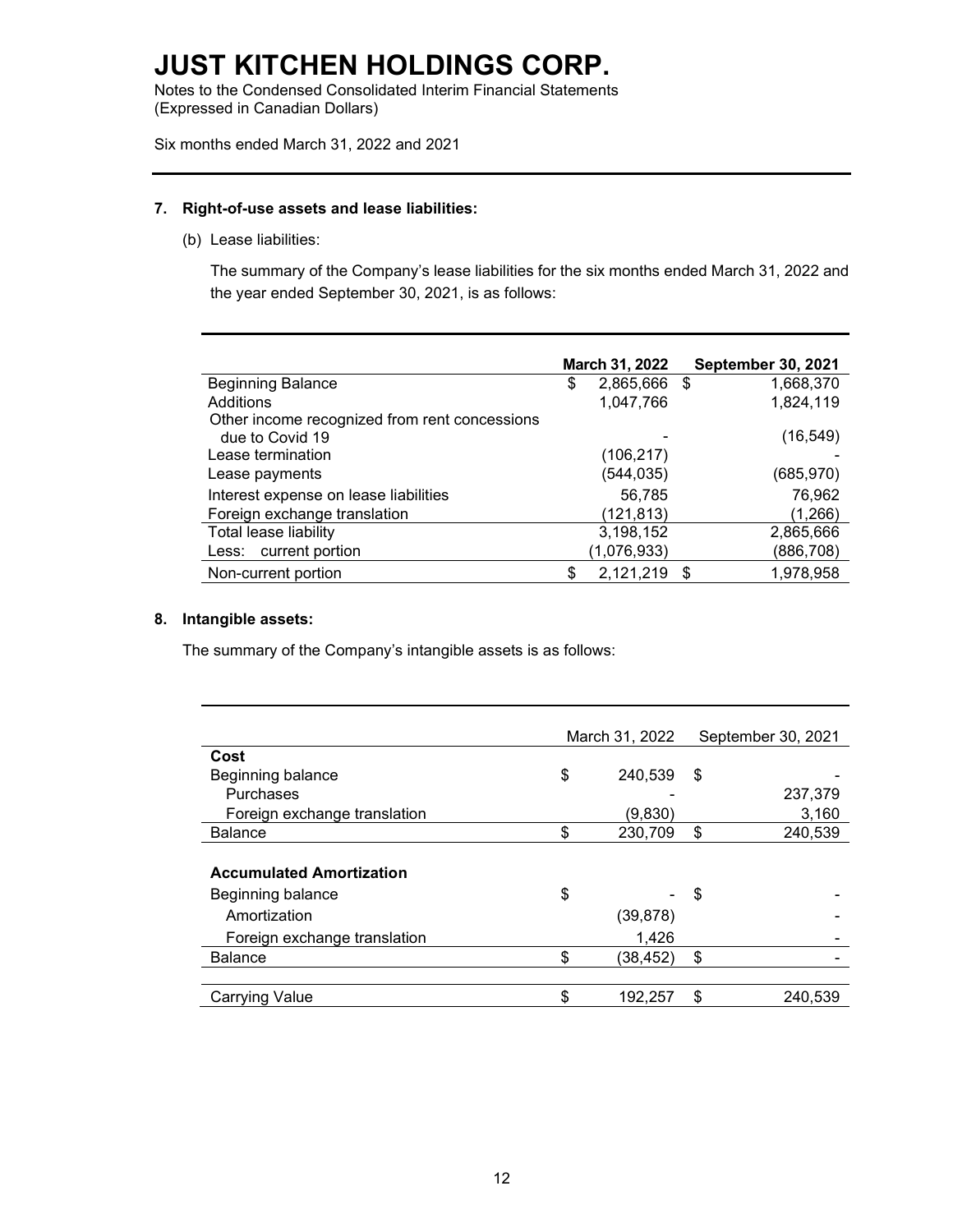Notes to the Condensed Consolidated Interim Financial Statements (Expressed in Canadian Dollars)

Six months ended March 31, 2022 and 2021

#### **9. Promissory notes payable:**

Promissory notes due June 30, 2022:

Promissory notes payable are unsecured and bear an annual interest rate ranging between 7% and 8%, with principal and interest maturing on June 30, 2022 with early repayment option. During the six months ended March 31, 2022 and the year ended September 30, 2021, the Company recorded \$6,216 and \$24,895 of interest expense respectively. Details are as follows:

|                              | March 31, 2022 |    | September 30,<br>2021 |
|------------------------------|----------------|----|-----------------------|
| <b>Beginning Balance</b>     | \$<br>230.435  | -S | 460,127               |
| Repayments                   | (139, 773)     |    | (248, 057)            |
| Interest expense             | 6,216          |    | 24,895                |
| Foreign exchange translation | (4,640)        |    | (6, 530)              |
| <b>Ending Balance</b>        | \$<br>92.238   | S  | 230,435               |

#### **10. Shareholders' equity:**

(a) Authorized and issued share capital:

The Company's authorized share capital consists of an unlimited number of common shares without par value. All issued shares are fully paid.

(b) Share capital transactions:

During the six months ended March 31, 2022, the Company completed the following share capital transactions:

*(i)* On February 22, 2022, 37,500 of stock options issued on November 24, 2020 were exercised for \$0.50 per share for total proceeds of \$18,750 and the amount of \$5,380 was transferred from reserves to share capital during the period ended March 31, 2022.

During the six months ended March 31, 2021, the Company completed the following private placements:

- (*i*) 2,960,000 shares at \$0.25 per share for gross proceeds of \$740,000;
- (*ii*) 2,700,000 shares at \$0.50 per share for gross proceeds of \$1,350,000;
- (*iii*) 1,652,480 shares at \$0.50 per share for gross proceeds of \$826,240;
- (*iv*) In December 2020, the Company completed two tranches of a private placement of subscription receipts at a price of \$0.50 per subscription receipt for aggregate gross proceeds of \$7,491,897 as follows: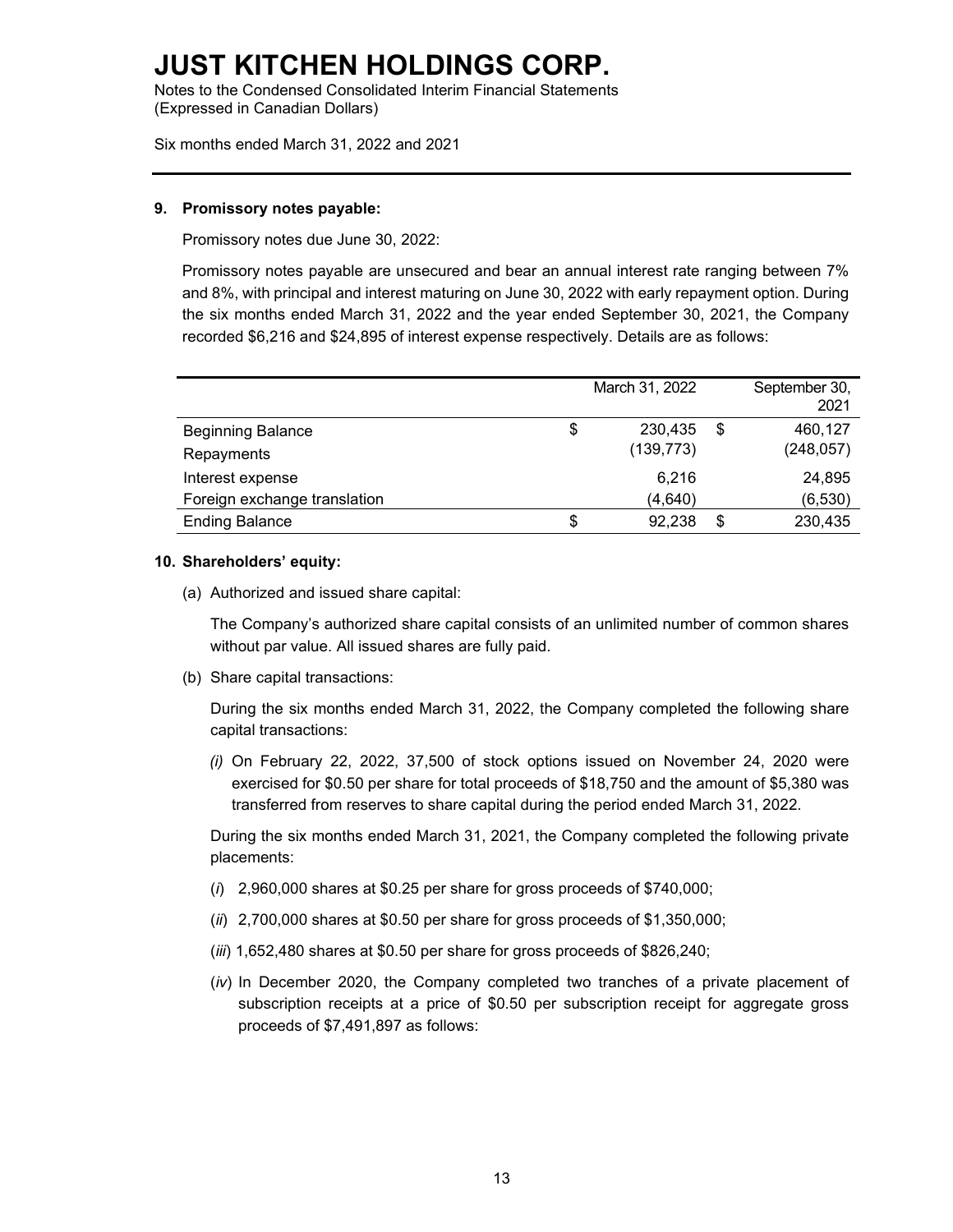Notes to the Condensed Consolidated Interim Financial Statements (Expressed in Canadian Dollars)

Six months ended March 31, 2022 and 2021

#### **10. Shareholders' equity (continued):**

- (b) Share capital transactions (continued):
	- On December 10, 2020, the Company completed the first tranche for aggregate gross proceeds of \$6,478,897 and issued 12,957,795 subscription receipts. Upon exercise of the first tranche of the subscription receipts, the Company shall issue 346,709 common shares and pay \$75,180 as finders' fees; and
	- On December 21, 2020, the Company completed the second tranche for aggregate gross proceeds of \$1,013,000 and issued 2,026,000 subscription receipts. Upon exercise of the second tranche of the subscription receipts, the Company shall issue 3,000 common shares as finders' fees.
	- On March 16, 2021, the Company completed the third tranche for aggregate gross proceeds of \$407,500 and issued 815,000 subscription receipts.
	- (c) Warrants:

#### Performance Warrants

On May 1, 2020, the Company granted to the Company's founder, director and CEO 10,000,000 performance warrants ("Performance Warrants"). The Expiry Date is expected to be on or before October 31, 2022 for 5,000,000 Performance Warrants and on or before October 31, 2023 for the remaining 5,000,000 Performance Warrants.

On October 5, 2020, the Company revised the Performance Warrants arrangement with the Company's CEO by cancelling 3,900,000 out of 10,000,000 previously issued Performance Warrants and issuing them to other directors, officers and employees. The Expiry Date is now expected to be on or before January 31, 2023 for 5,000,000 Performance Warrants and on or before January 31, 2024 for the remaining Performance Warrants. Upon cancellation of 3,900,000 Performance Warrants, the Company accelerated recognition of stock-based compensation related to these warrants and recorded \$495,397 stock-based compensation.

On January 28, 2022, the COO forfeited 1,500,000 out of 2,000,000 previously issued Performance Warrants. The remaining 500,000 Performance Warrants now vest in one tranche upon meeting Sep 30, 2022 revenue targets, with vesting condition expected to be met on or before January 31, 2023. Upon forfeiture of 1,500,000 Performance Warrants, the Company reversed \$190,839 of stock-based compensation related to these performance warrants for the six months ended March 31, 2022.

During the quarter ended March 31, 2022, the Company issued 1,500,000 performance warrants to other officers and employees valued at \$1,528,527 using the Black-Scholes option pricing model. The Expiry Date is expected to be on or before January 31, 2023 for 750,000 Performance Warrants and on or before January 31, 2024 for the remaining 750,000 Performance Warrants.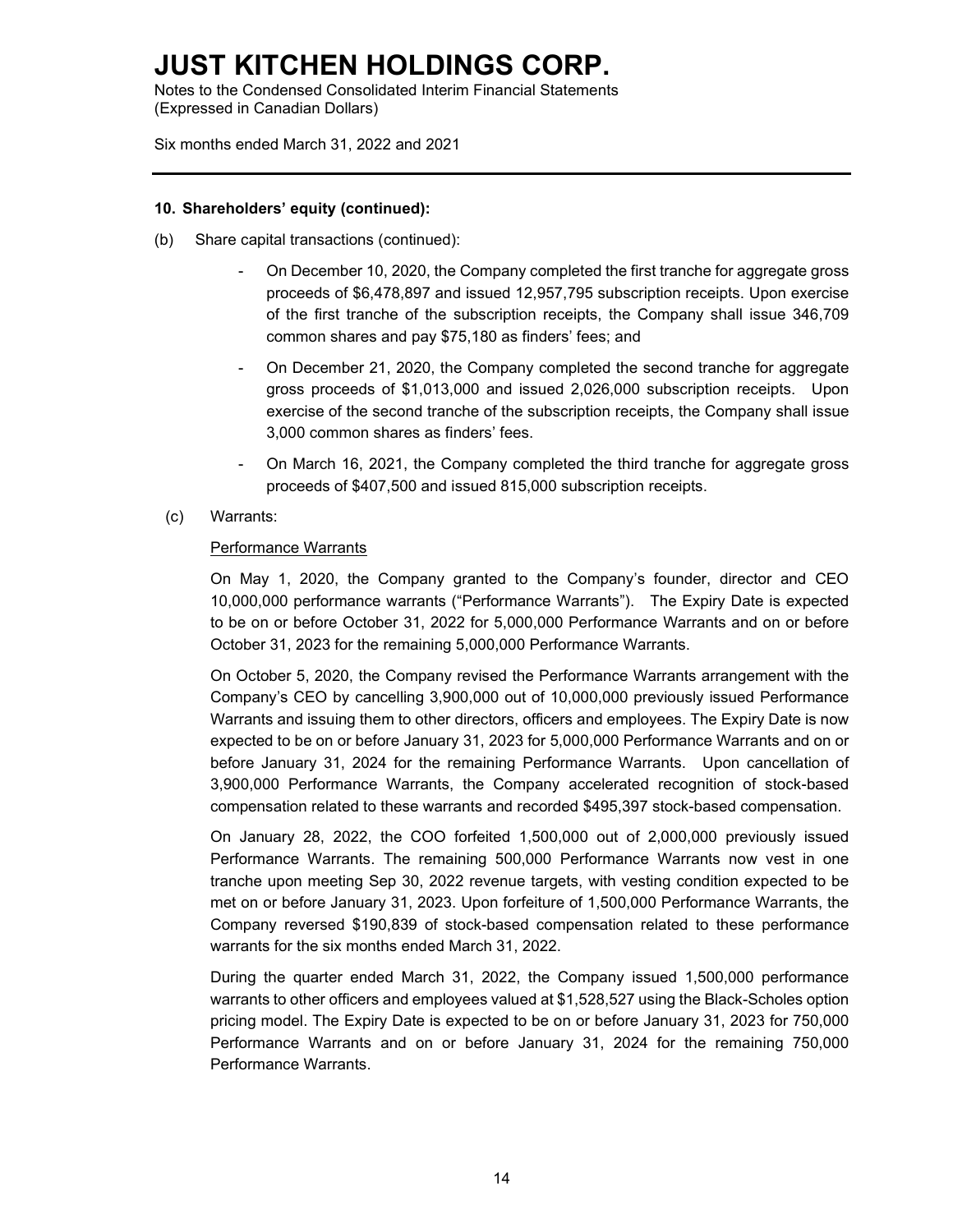Notes to the Condensed Consolidated Interim Financial Statements (Expressed in Canadian Dollars)

Six months ended March 31, 2022 and 2021

#### **10. Shareholders' equity (continued):**

(c) Warrants (continued):

The following assumptions were used in determining the fair value of performance warrants on the date of grant using the Black-Scholes option pricing model:

| Stock price volatility * | $32.23\% - 41.69\%$ |
|--------------------------|---------------------|
| Risk-free interest rate  | 1.20%               |
| Expected life            | $1.01 - 2.01$ years |
| Expected dividend yield  | 0.00%               |
|                          |                     |

\* The Company does not have reliable and long enough history of its own stock prices, therefore stock price volatility was determined based on a selection of comparable companies.

For the three months and six months ended March 31, 2022, the Company recognized 159,638 and \$320,200 (three months and six months ended March 31, 2021 – 157,071 and \$811,298) of stock-based compensation expense related to the Performance Warrants. As of March 31, 2022, none of the Performance Warrants have vested, therefore they are not exercisable.

A summary of the Company's performance warrant transactions is as follows:

|                                  | <b>Six months ended March</b>                      | 31.2022                                                        | Six months ended March 31,<br>2021                        |                                                                |  |
|----------------------------------|----------------------------------------------------|----------------------------------------------------------------|-----------------------------------------------------------|----------------------------------------------------------------|--|
|                                  | Number of<br><b>Performance</b><br>Warrants<br>(#) | Weighted<br>Average<br><b>Exercise</b><br><b>Price</b><br>(\$) | Number of<br><b>Performance</b><br><b>Warrants</b><br>(#) | Weighted<br>Average<br><b>Exercise</b><br><b>Price</b><br>(\$) |  |
| Outstanding, beginning of period | 10,000,000                                         | 0.001                                                          | 10,000,000                                                | 0.001                                                          |  |
| Granted                          | 1,500,000                                          | 0.001                                                          | 3,900,000                                                 | 0.001                                                          |  |
| Cancelled                        |                                                    |                                                                | (3,900,000)                                               | 0.001                                                          |  |
| Forfeited                        | (1,500,000)                                        | 0.001                                                          |                                                           |                                                                |  |
| Outstanding, end of period       | 10,000,000                                         | 0.001                                                          | 10.000.000                                                | 0.001                                                          |  |

At March 31, 2022, performance warrants had a weighted average life of 1.34 years.

#### Finder's Warrants

On June 15, 2021, the company issued 777,780 finder's warrants **("Finder's Warrants"**) in relation to the supplemental prospectus offering. Each warrant entitles the holders to purchase one common share at \$1.35 per share for a period of 2 years. The warrants are fully vested on grant date and were valued at \$162,039 using the Black-Scholes option pricing model. The Finder's Warrants will expire on June 15, 2023.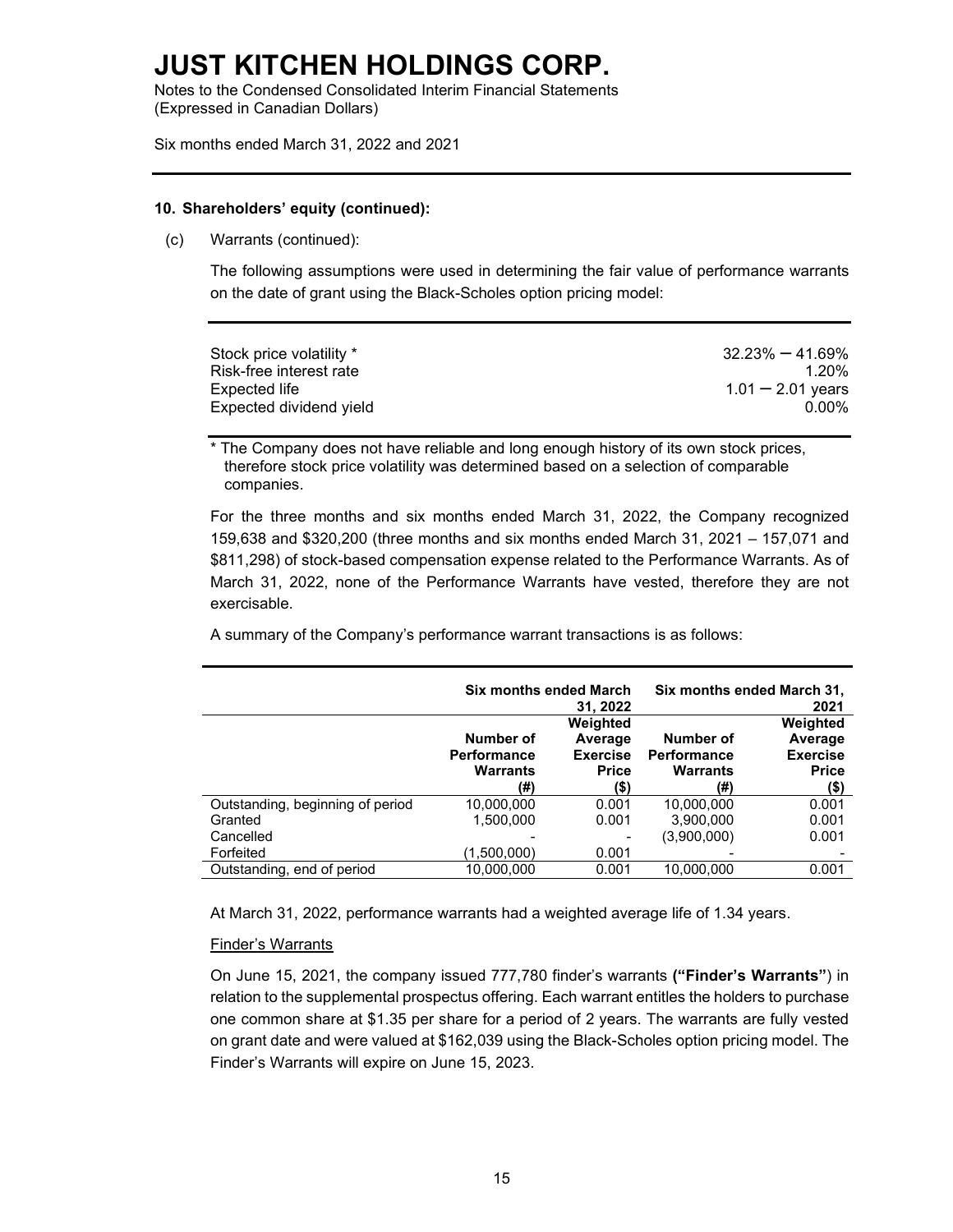Notes to the Condensed Consolidated Interim Financial Statements (Expressed in Canadian Dollars)

Six months ended March 31, 2022 and 2021

#### **10. Shareholders' equity (continued):**

(c) Warrants (continued):

A summary of the Company's finder's warrant transactions follows:

|                                  | <b>Six months ended March</b>       | 31.2022                                                        | Six months ended March 31,<br>2021  |                                                                |
|----------------------------------|-------------------------------------|----------------------------------------------------------------|-------------------------------------|----------------------------------------------------------------|
|                                  | Number of<br><b>Warrants</b><br>(#) | Weighted<br>Average<br><b>Exercise</b><br><b>Price</b><br>(\$) | Number of<br><b>Warrants</b><br>(#) | Weighted<br>Average<br><b>Exercise</b><br><b>Price</b><br>(\$) |
| Outstanding, beginning of period | 756.780                             | 1.35                                                           |                                     |                                                                |
| Granted                          |                                     |                                                                |                                     |                                                                |
| Cancelled                        |                                     |                                                                |                                     |                                                                |
| Outstanding, end of period       | 756,780                             | 1.35                                                           |                                     |                                                                |

At March 31, 2022, finder's warrants had a weighted average life of 1.21 years.

(d) Stock options:

On October 5, 2020, the Company has adopted a "10% rolling" stock option plan (the "**Option Plan**"), pursuant to which the Company can have at any point in time up to a maximum of 10% of the outstanding shares reserved for issuance. Options will be granted at the discretion of the Company's Board of Directors to eligible optionees under the Option Plan.

On January 28, 2022, the COO forfeited 500,000 out of 1,000,000 previously issued stock options. The Company reversed \$64,547 of stock-based compensation related to these stock options for the six months ended March 31, 2022.

On November 9, 2021, the Company granted 125,000 stock options exercisable at \$1.41 per share and vesting 25% on November 9, 2021 and 25% every 6 months thereafter. Total fair value of these stock options on the date of grant was estimated to be \$47,998.

The following assumptions were used in determining the fair value of stock options on the date of grant using the Black-Scholes option pricing model:

| Stock price volatility * | $39.88\% - 40.43\%$ |
|--------------------------|---------------------|
| Risk-free interest rate  | $1.01\%$            |
| Expected life            | $2.5 - 3.25$ years  |
| Expected dividend yield  | 0.00%               |
|                          |                     |

\* The Company does not have reliable and long enough history of its own stock prices, therefore stock price volatility was determined based on a selection of comparable companies.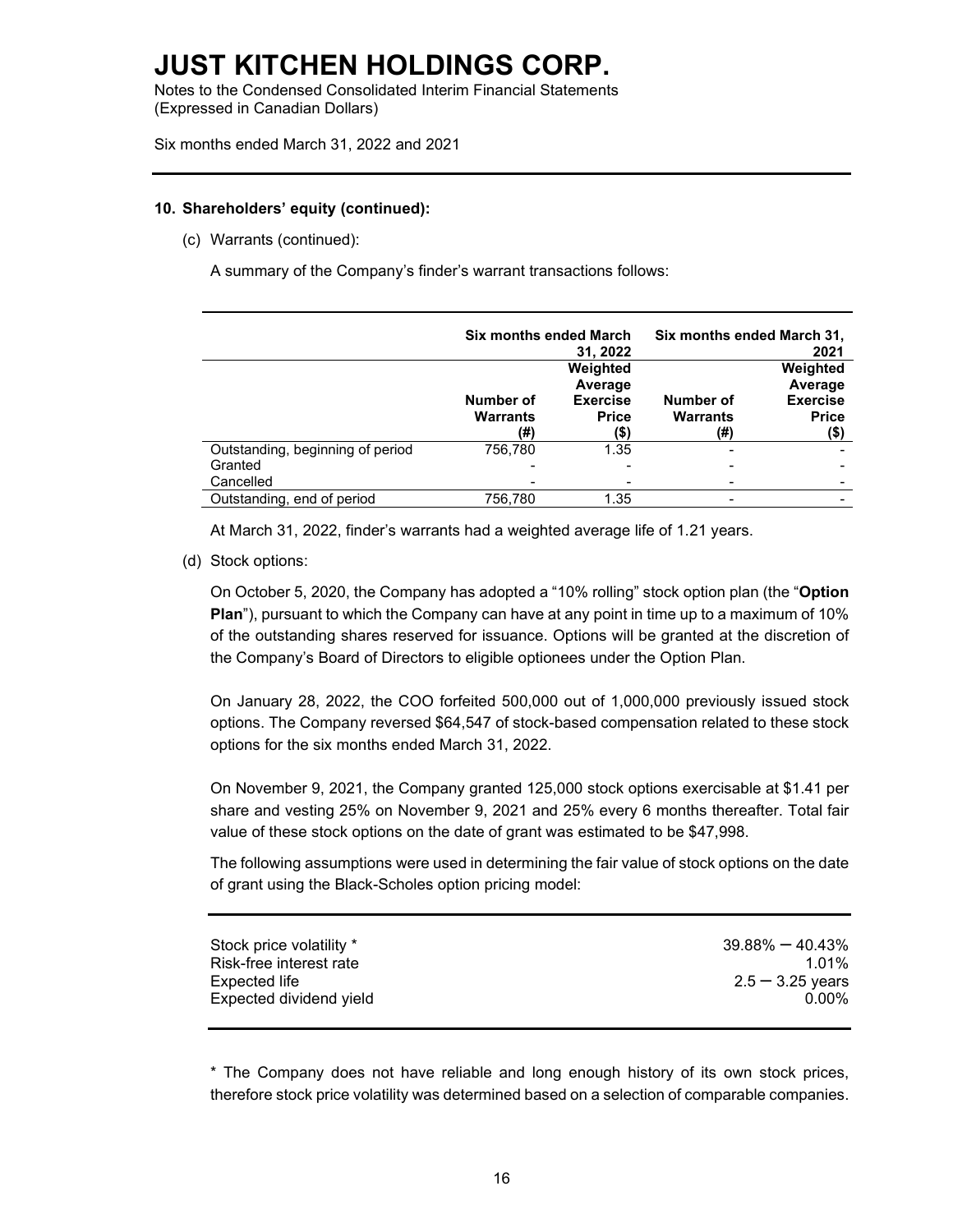Notes to the Condensed Consolidated Interim Financial Statements (Expressed in Canadian Dollars)

Six months ended March 31, 2022 and 2021

#### **10. Shareholders' equity (continued):**

(d) Stock options (continued):

On December 15, 2021, the Company granted 390,000 stock options exercisable at \$1.19 per share and vesting 25% on December 15, 2021 and 25% every 6 months thereafter. Total fair value of these stock options on the date of grant was estimated to be \$133,931.

The following assumptions were used in determining the fair value of stock options on the date of grant using the Black-Scholes option pricing model:

| Stock price volatility * | $39.98\% - 40.69\%$ |
|--------------------------|---------------------|
| Risk-free interest rate  | $1.02\%$            |
| Expected life            | $2.5 - 3.25$ years  |
| Expected dividend yield  | 0.00%               |

\* The Company does not have reliable and long enough history of its own stock prices, therefore stock price volatility was determined based on a selection of comparable companies.

The following is a summary of activity in stock options:

|                                  | <b>Six months ended March</b>                      | 31, 2022                                                       | Six months ended March 31,<br>2021                 |                                                                |  |
|----------------------------------|----------------------------------------------------|----------------------------------------------------------------|----------------------------------------------------|----------------------------------------------------------------|--|
|                                  | Number of<br><b>Stock</b><br><b>Options</b><br>(#) | Weighted<br>Average<br><b>Exercise</b><br><b>Price</b><br>(\$) | Number of<br><b>Stock</b><br><b>Options</b><br>(#) | Weighted<br>Average<br><b>Exercise</b><br><b>Price</b><br>(\$) |  |
| Outstanding, beginning of period | 4,602,500                                          | 0.58                                                           |                                                    |                                                                |  |
| Granted                          | 515.000                                            | 1.24                                                           | 4,265,000                                          | 0.50                                                           |  |
| Exercised                        | (37,500)                                           | 0.50                                                           |                                                    |                                                                |  |
| Forfeited                        | (512,500)                                          | 0.50                                                           |                                                    |                                                                |  |
| Outstanding, end of period       | 4,567,500                                          | 0.64                                                           | 4,265,000                                          | 0.50                                                           |  |
| Exercisable, end of period       | 3,189,375                                          | 0.64                                                           |                                                    | 0.50                                                           |  |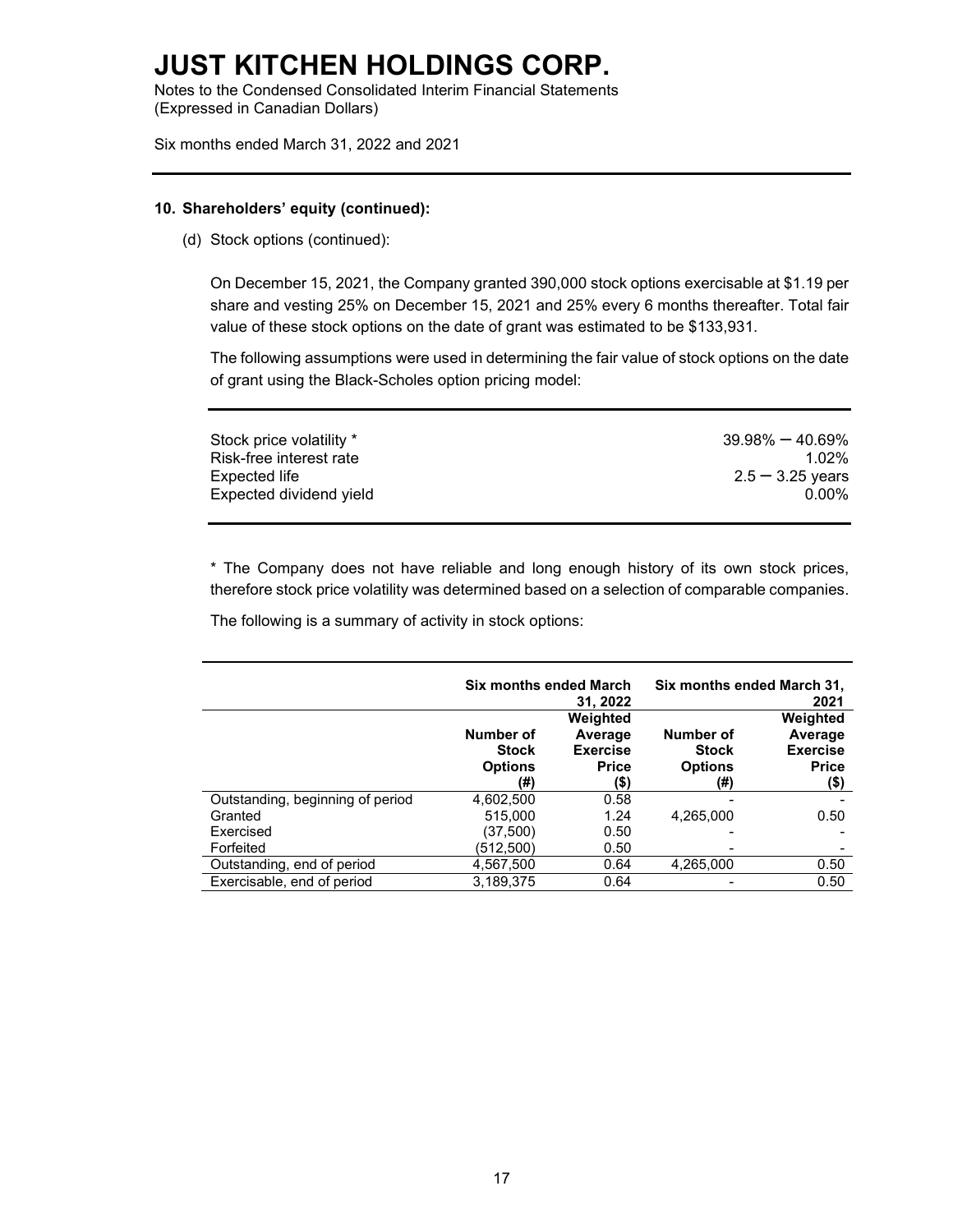Notes to the Condensed Consolidated Interim Financial Statements (Expressed in Canadian Dollars)

Six months ended March 31, 2022 and 2021

#### **10. Shareholders' equity (continued):**

(d) Stock options (continued):

At March 31, 2022, the following options, with a weighted average life of 3.82 years (September 30, 2021 - 4.21 years), were outstanding and exercisable:

| <b>Expiry Date</b> | <b>Options</b><br>Outstanding<br>(#) | <b>Options</b><br><b>Exercisable</b><br>(#) | <b>Exercise</b><br><b>Price</b><br>(\$/share) |
|--------------------|--------------------------------------|---------------------------------------------|-----------------------------------------------|
| November 24, 2025  | 3,637,500                            | 2,853,125                                   | \$0.500                                       |
| June 28, 2026      | 265,000                              | 132,500                                     | \$1.350                                       |
| August 3, 2026     | 150,000                              | 75,000                                      | \$1.380                                       |
| November 9, 2026   | 125,000                              | 31,250                                      | \$1.410                                       |
| December 15, 2026  | 390,000                              | 97,500                                      | \$1.190                                       |
|                    | 4,567,500                            | 3,189,375                                   |                                               |

Pursuant to the vesting of options granted in the prior year, the Company recognized \$27,893 and \$188,724 (March 31, 2021 - \$178,634 and \$306,974) in share-based payments during the three months and six months ended March 31, 2022.

(e) Restricted share units:

Effective October 5, 2020, the Company adopted a Restricted Share Units Plan (the "RSU Plan") pursuant to which the Company can have a maximum of 3,000,000 of the issued and outstanding common shares of the Company reserved for issuance as Restricted Share Units ("RSUs") and will be granted at the discretion of the Company's Board of Directors to eligible recipients under the RSU Plan. The following is a summary of the RSUs:

| September 30, |         |                          |           | March 31. | <b>RSUs</b>              |                   |
|---------------|---------|--------------------------|-----------|-----------|--------------------------|-------------------|
| 2021          | Granted | Exercised                | Forfeited | 2022      | Vested                   | Expiry Date       |
| 2.450.000     |         |                          | (150,000) | 2.300.000 | $\blacksquare$           | November 24, 2025 |
|               | 300.000 | $\overline{\phantom{0}}$ |           | 300,000   | $\overline{\phantom{a}}$ | November 9, 2026  |
| 2.450.000     | 300,000 | $\overline{\phantom{0}}$ | (150,000) | 2,600,000 | $\overline{\phantom{a}}$ |                   |

On November 24, 2020, the Company granted 2,450,000 RSUs to its directors, officers, employees and consultants. On the date of grant, each RSU was valued at \$0.50, for a total value of \$1,225,000. Stock based compensation expense is recognized over the estimated vesting period commencing on the date of grant and ending on the date when vesting conditions are expected to be met. Stock based compensation is charged to profit and loss with a corresponding increase in RSU Reserve. 50% of the RSUs vested on February 1, 2022 and the remaining 50% will vest on February 1, 2023.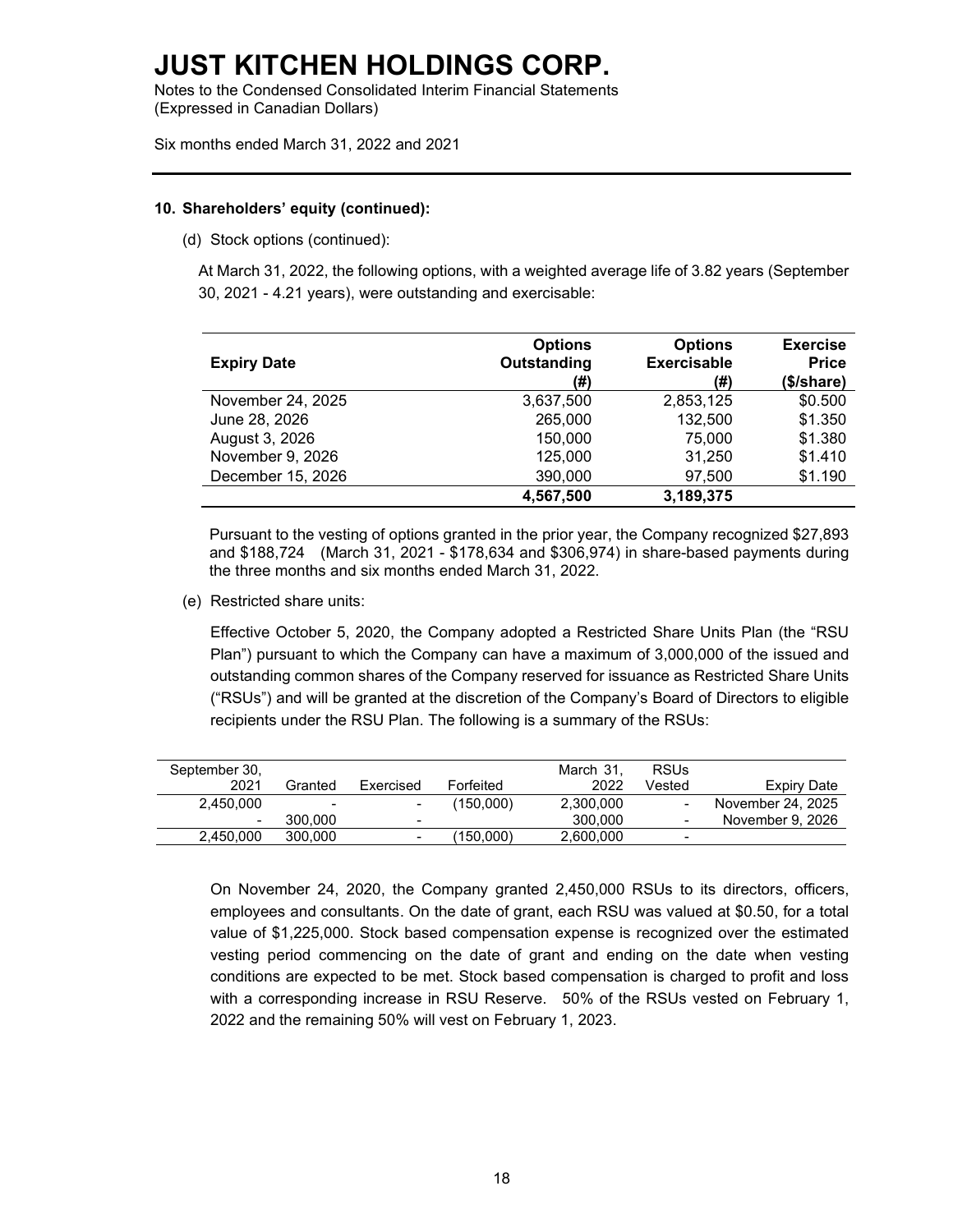Notes to the Condensed Consolidated Interim Financial Statements (Expressed in Canadian Dollars)

Six months ended March 31, 2022 and 2021

#### **10. Shareholders' equity (continued):**

(e) Restricted share units (continued):

On November 9, 2021, the Company granted 300,000 RSUs to its directors. On the date of grant, each RSU was valued at \$1.40, for a total value of \$420,000. Stock based compensation expense is recognized over the estimated vesting period commencing on the date of grant and ending on the date when vesting conditions are expected to be met. Stock based compensation is charged to profit and loss with a corresponding increase in RSU Reserve. 50% of the RSUs will vest on November 9, 2022 and the remaining 50% will vest on November 9, 2023.

On January 28, 2022, the COO forfeited 150,000 out of 300,000 previously issued RSUs. The Company reversed \$46,183 of stock-based compensation related to these RSUs for the six months ended March 31, 2022.

For the six months ended March 31, 2022, the Company recognized \$390,883 (six months ended March 31, 2021 - \$276,590) of stock-based compensation expense related to the RSUs.

As of March 31, 2022, 2,600,000 RSUs were outstanding and 50% vested on February 1, 2022 and the remaining 50% are unvested.

(f) Reserves:

For the six months ended March 31, 2022:

|                                                    |                |                      | Reserves (\$)                           |             |           |
|----------------------------------------------------|----------------|----------------------|-----------------------------------------|-------------|-----------|
|                                                    | Reorganization | <b>Stock Options</b> | Warrants and<br>performance<br>warrants | <b>RSUs</b> | Total     |
| Balance - September 30, 2021                       | (657, 215)     | 558,552              | 1,501,215                               | 675,141     | 2,077,693 |
| Share-based payment -<br>Stock Options (Note 9(d)) |                | 188.724              |                                         |             | 188,724   |
| Share-based payment -<br>Warrants and Performance  |                |                      |                                         |             |           |
| warrants (Note $9(c)$ )                            |                |                      | 320.200                                 |             | 320,200   |
| Share-based payment -                              |                |                      |                                         |             |           |
| RSUs (Note 9(e))                                   |                |                      |                                         | 390,883     | 390,883   |
| Balance - March 31, 2022                           | (657, 215)     | 747.276              | 1,821,415                               | 1,066,024   | 2.977.500 |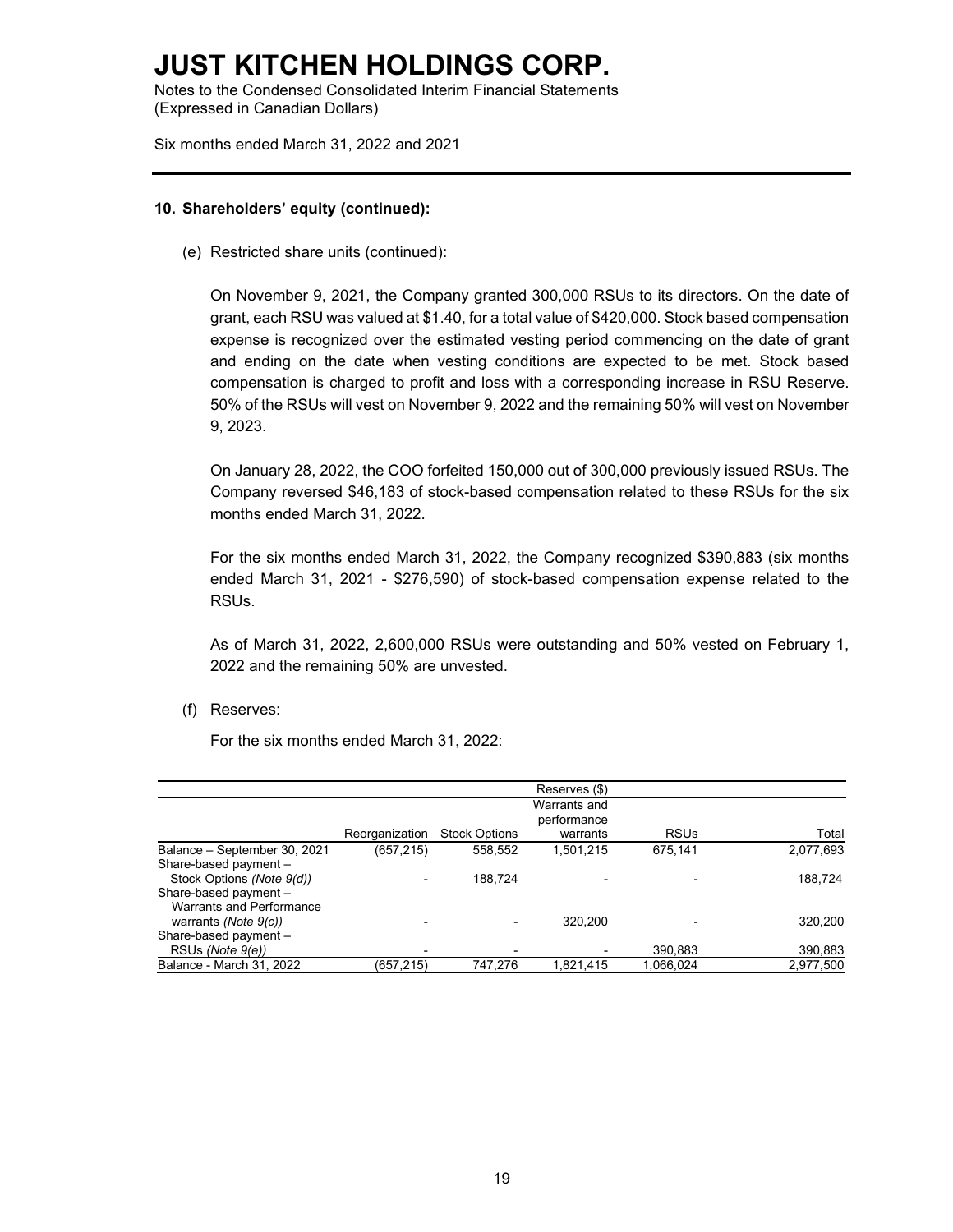Notes to the Condensed Consolidated Interim Financial Statements (Expressed in Canadian Dollars)

Six months ended March 31, 2022 and 2021

#### **10. Shareholders' equity (continued):**

(f) Reserves (continued):

For the six months ended March 31, 2021:

|                                                             |                |                | Reserves (\$) |             |           |
|-------------------------------------------------------------|----------------|----------------|---------------|-------------|-----------|
|                                                             |                |                | Warrants and  |             |           |
|                                                             | Reorganization | Stock          | Performance   |             |           |
|                                                             |                | <b>Options</b> | Warrants      | <b>RSUs</b> | Total     |
| Balance - September 30, 2020                                | (657,215)      | -              | 212,875       |             | (444,340) |
| Share-based payment - Stock<br>Options (Note 9(d))          |                | 306.974        |               |             | 306,974   |
| Share-based payment -<br>Performance Warrants (Note<br>9(c) |                |                | 811.298       |             | 811,298   |
| Share-based payment - RSUs<br>(Note 9(e))                   |                | -              | ۰             | 276.590     | 276.590   |
| Balance - March 31, 2021                                    | (657,215)      | 306.974        | 1,024,173     | 276,590     | 950,522   |
|                                                             |                |                |               |             |           |

#### **11. Loss per share:**

The basic and diluted loss per share has been calculated based on the following weighted average number of common shares issued and outstanding during the six months ended March 31, 2022 and 2021:

|                                                                 | Three Months | Three Months | <b>Six Months</b> | Six Months |
|-----------------------------------------------------------------|--------------|--------------|-------------------|------------|
|                                                                 | Ended        | Ended        | Ended             | Ended      |
|                                                                 | March 31.    | March 31.    | March 31.         | March 31.  |
|                                                                 | 2022         | 2021         | 2022              | 2021       |
| Weighted average number of common<br>shares - basic and diluted | 75.159.304   | 41.636.717   | 75.151.510        | 39.718.047 |

Diluted and basic loss per share are the same because the effects of potential issuances of shares under options and warrants would be anti-dilutive. The Company's performance warrants (note 10(c)) are considered to be contingently issuable shares and were excluded from the calculation of basic loss per share as the conditions for issuance were not satisfied at March 31, 2022. The Company's stock options (note 10(d)) and restricted share units (note 10(e)) are considered to be anti-dilutive shares and were excluded from the calculation of basic loss per share for the six months ended March 31, 2022.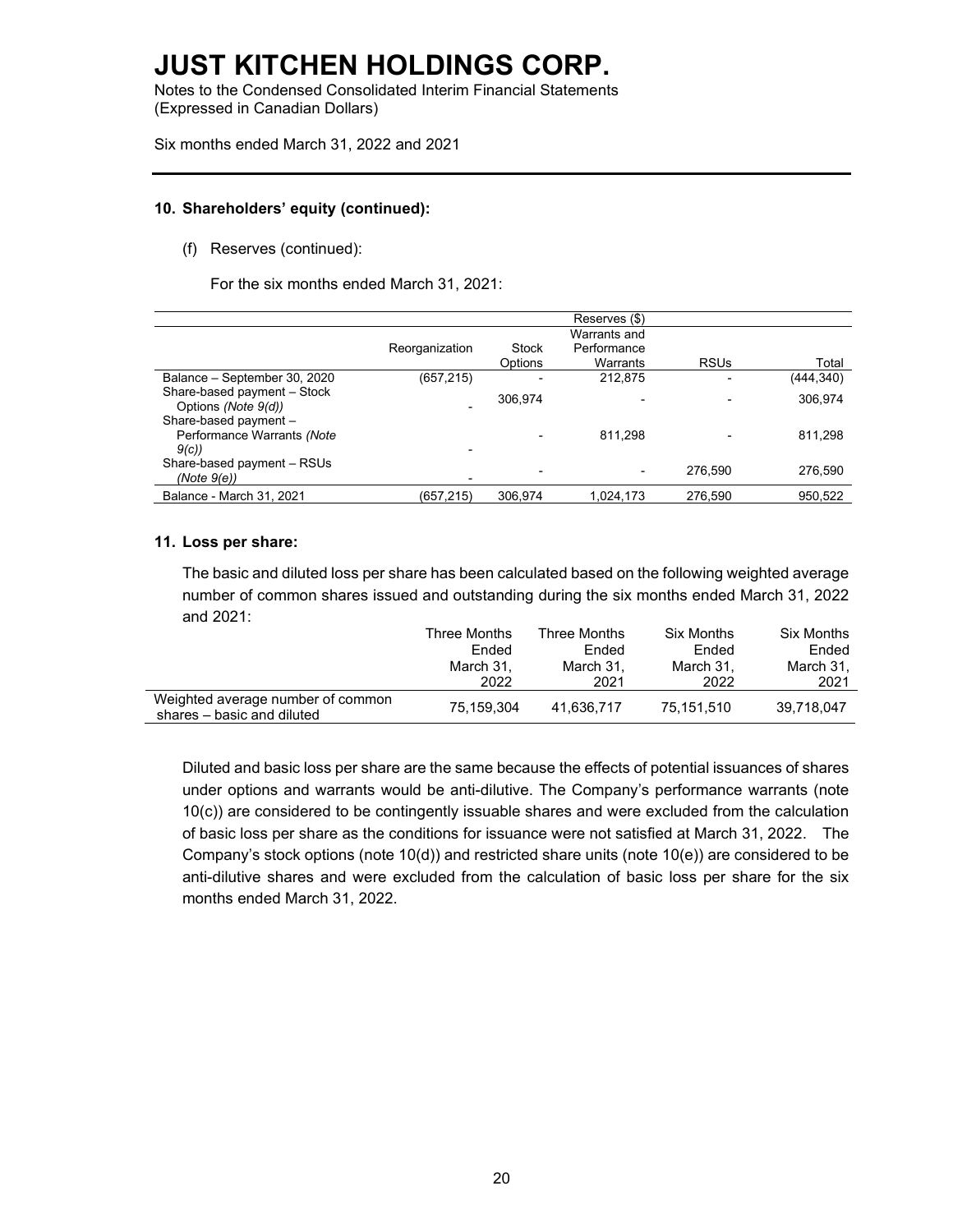Notes to the Condensed Consolidated Interim Financial Statements (Expressed in Canadian Dollars)

Six months ended March 31, 2022 and 2021

#### **12. Related party transactions:**

Related party transactions and balances not disclosed elsewhere in these financial statements are as follows:

- (a) During the six months ended March 31, 2022, the Company recorded \$290,000 (March 31, 2021 - \$234,427) of consulting fees to the Company's Directors, CFO, COO, and Corporate Secretary.
- (b) During the six months ended March 31, 2022, the Company recorded \$230,532 (March 31, 2021 - \$161,561) of salaries to the Company's Director and CEO, CSO, CIO and CTO.
- (c) During the six months ended March 31, 2022, the Company recorded \$Nil (March 31, 2021 \$2,158) of revenue from companies with a Director in common, being the Company's CEO.
- (d) During the six months ended March 31, 2022, the Company recorded \$9,963 (March 31, 2021 - \$781) of royalty expense on certain brand foods to a company with a Director in common, being the Company's CEO.
- (e) During the six months ended March 31, 2022, the Company purchased \$Nil (March 31, 2021 - \$2,158) of food products from a company with a Director in common, being the Company's CEO. As at March 31, 2022, balance of \$38,960 is included in accounts payable and accrued liabilities.
- (f) Compensation of Key Management Personnel

Key management personnel are those persons that have authority and responsibility for planning, directing and controlling the activities of the Company, directly and indirectly. As of March 31, 2022, the Company's key management personnel consisted of the Company's directors and senior management (Chief Executive Officer, Chief Operating Officer, Chief Financial Officer, Chief Strategy Officer, Chief Technology Officer, Chief Marketing Officer and Corporate Secretary). The Company incurred fees and expenses in the normal course of operations in connection with the key management and directors.

| Nature of Transactions                   | March 31,<br>2022 | March 31,<br>2021 |
|------------------------------------------|-------------------|-------------------|
| Consulting fees                          | \$<br>290,000     | \$<br>234,427     |
| Salaries and benefits                    | 230,532           | 161,561           |
| Stock based compensation - performance   |                   |                   |
| warrants                                 | 281,518           | 811,298           |
| Stock based compensation - stock options | 28,991            | 233,919           |
| Stock based compensation - RSUs          | 305,027           | 237,076           |
|                                          | \$<br>1,136,068   | \$<br>1,678,281   |

Details are as follows: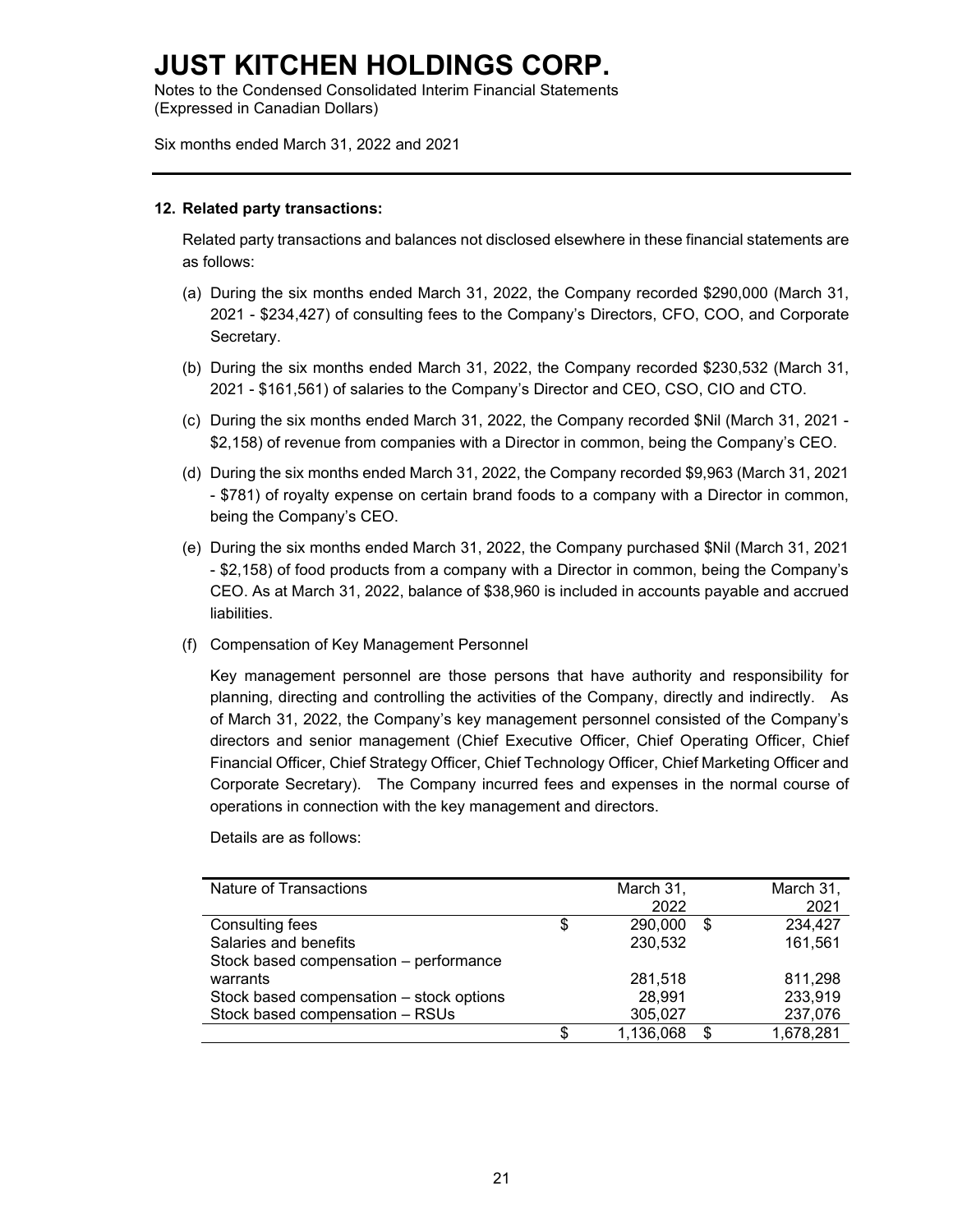Notes to the Condensed Consolidated Interim Financial Statements (Expressed in Canadian Dollars)

Six months ended March 31, 2022 and 2021

#### **12. Related party transactions (continued):**

- (g) Commitments:
	- (*i*) As of March 31 2022, the Company has an employment agreement with the Company's CEO for an indefinite term with basic annual compensation of \$216,000. As part of the compensation, the Company also granted to the employee 6,100,000 Performance Warrants in 2020 and 1,000,000 Performance Warrants in January 2022 *(note 10(c)).* In case of termination of the employment agreement by the Company without cause, or by the employee for cause, the employee is entitled to receive a severance payment equal to twelve (12) months of basic salaries and immediate vesting of Performance Warrants. In case of change of control, the employee is entitled to receive a severance payment equal to twenty-four (24) months of basic salaries and immediate vesting of Performance Warrants.
	- (ii) As of March 31, 2022, the Company has a consulting agreement with a company controlled by the Company's former COO. The contract calls for monthly fees of \$18,000 and expires on July 28, 2022. In case of termination of the consulting agreement by the Company for reasons other than for an event of default, the consultant is entitled to receive early termination fees equal to six (6) months of fees. In case of change of control, a compensation equal to twelve (12) months of fees is payable upon termination.
	- *(iii)* As of March 31, 2022, the Company has a consulting agreement with a company controlled by the Company's CFO. The contract calls for monthly fees of \$10,000 until January 2022 and \$13,500 thereafter, and expires on April 30, 2023. In case of termination of the consulting agreement by the Company for reasons other than for an event of default, the consultant is entitled to receive early termination fees equal to six (6) months of fees. In case of change of control, a compensation equal to twelve (12) months of fees is payable upon termination.
	- (*v*) As of March 31, 2022, the Company has 2 consulting agreements with 2 companies controlled by the Company's 2 directors. Each contract calls for monthly fees of \$5,000 and expires on May 1, 2022. Unless terminated in writing, these contracts automatically renew for additional 12-month periods. In case of termination of the consulting agreement by the Company for reasons other than for an event of default, the consultant is entitled to receive early termination fees equal to six (6) months of fees. In case of change of control, a compensation equal to twelve (12) months of fees is payable upon termination.

The above transactions occurred in the normal course of operations and are measured at the amount of consideration established and agreed to by the related parties.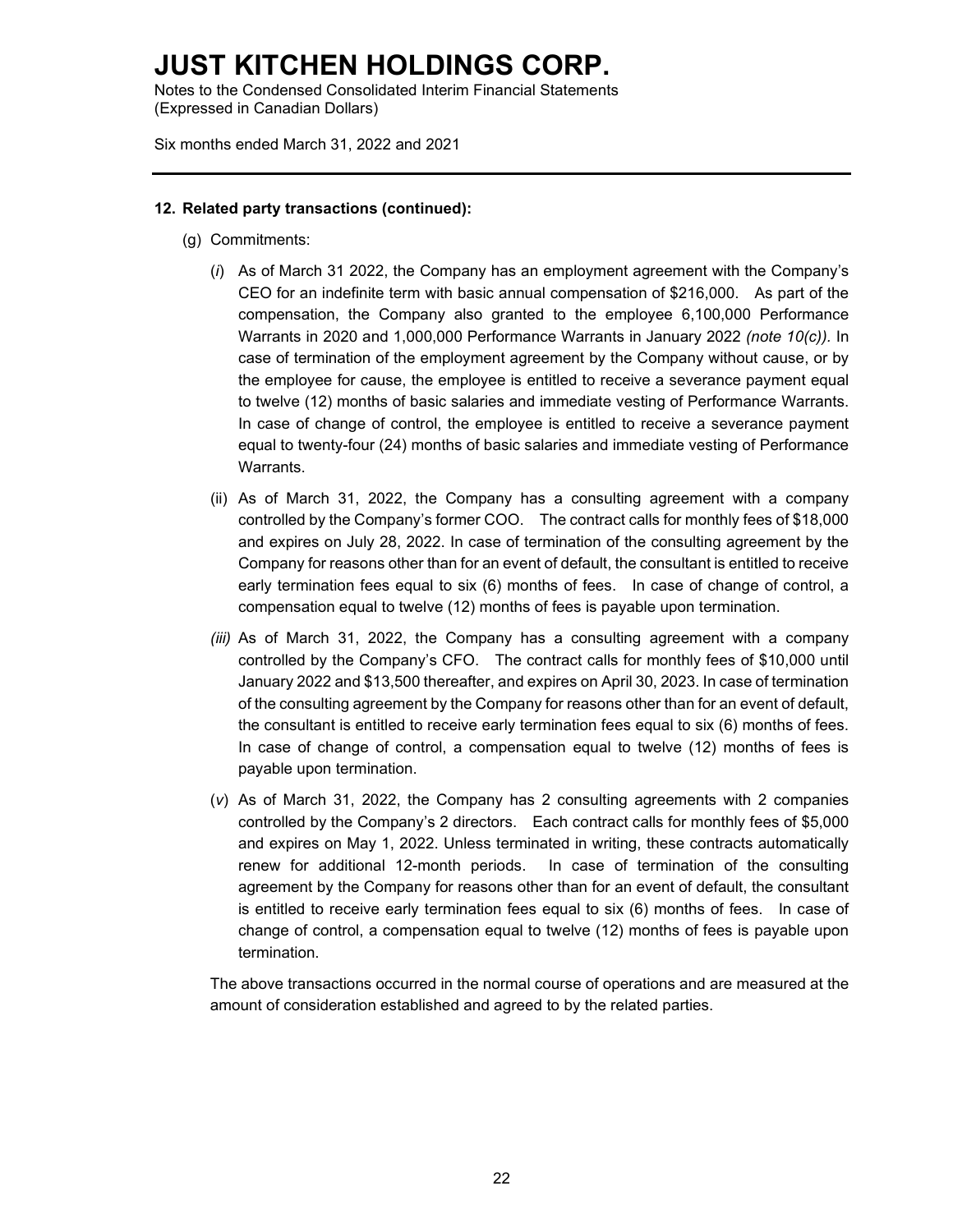Notes to the Condensed Consolidated Interim Financial Statements (Expressed in Canadian Dollars)

Six months ended March 31, 2022 and 2021

#### **13. Segmented information:**

The Company is a cloud kitchen meal preparation company with operations in Taiwan, Hong Kong (operation commenced in Q4 2021), Singapore (operation commencing in Q3 2022), Philippines (operation estimated to commence in Q3 2022), and head office in Vancouver. Senior management reviews revenues on a region-by-region basis and operating expenses are reviewed on a consolidated basis. Revenues to date are mostly generated in Taiwan with Hong Kong commencing its operations representing under 5% of consolidated revenue. The Company's assets are located as follows:

|                     | March 31, 2022   | <b>September 30, 2021</b> |
|---------------------|------------------|---------------------------|
| Canada              | \$<br>11,961,967 | \$<br>19,988,240          |
| Taiwan              | 7,839,142        | 7,272,836                 |
| Hong Kong           | 853,684          | 676,835                   |
| Singapore           | 478,548          | ۰                         |
| Philippines         | 113,682          | ۰                         |
| <b>Total Assets</b> | 21,247,023       | \$<br>27,937,911          |

#### **14. Supplementary cash flow information:**

(a) Non-cash investing and financing activities for the six months ended March 31, 2022 and March 31, 2021 are as follows:

|                                                       |   | 2022       | 2021    |
|-------------------------------------------------------|---|------------|---------|
|                                                       |   |            |         |
| Reduction to property and equipment                   |   |            |         |
| included in prepaid expenses                          | S | 4.556      | 104,074 |
| Additions to property and equipment                   |   |            |         |
| included in changes in accounts payable               |   | 199,985    | 63.944  |
| Additions to right-of-use assets and lease liability  |   | 1,047,766  | 728,062 |
| Disposal of right-of-use assets and lease liability   |   | (100, 749) |         |
| Change in promissory note payable related to interest |   |            |         |
| (note 9(a))                                           |   | 6.216      | 15,070  |

(b) Investing activities with partial cash payments for the six months ended March 31, 2022, and six months ended March 31, 2021 are as follows:

|                                                                                                      | 2022                     | 2021                      |
|------------------------------------------------------------------------------------------------------|--------------------------|---------------------------|
| Purchase of Property and Equipment<br>Changes in working capital related to acquisition of equipment | \$1,488,867<br>(204.541) | \$1,046,137<br>(168, 018) |
| Cash Paid for Property and Equipment during                                                          | \$1,284,326              | \$878,119                 |
| the periods                                                                                          |                          |                           |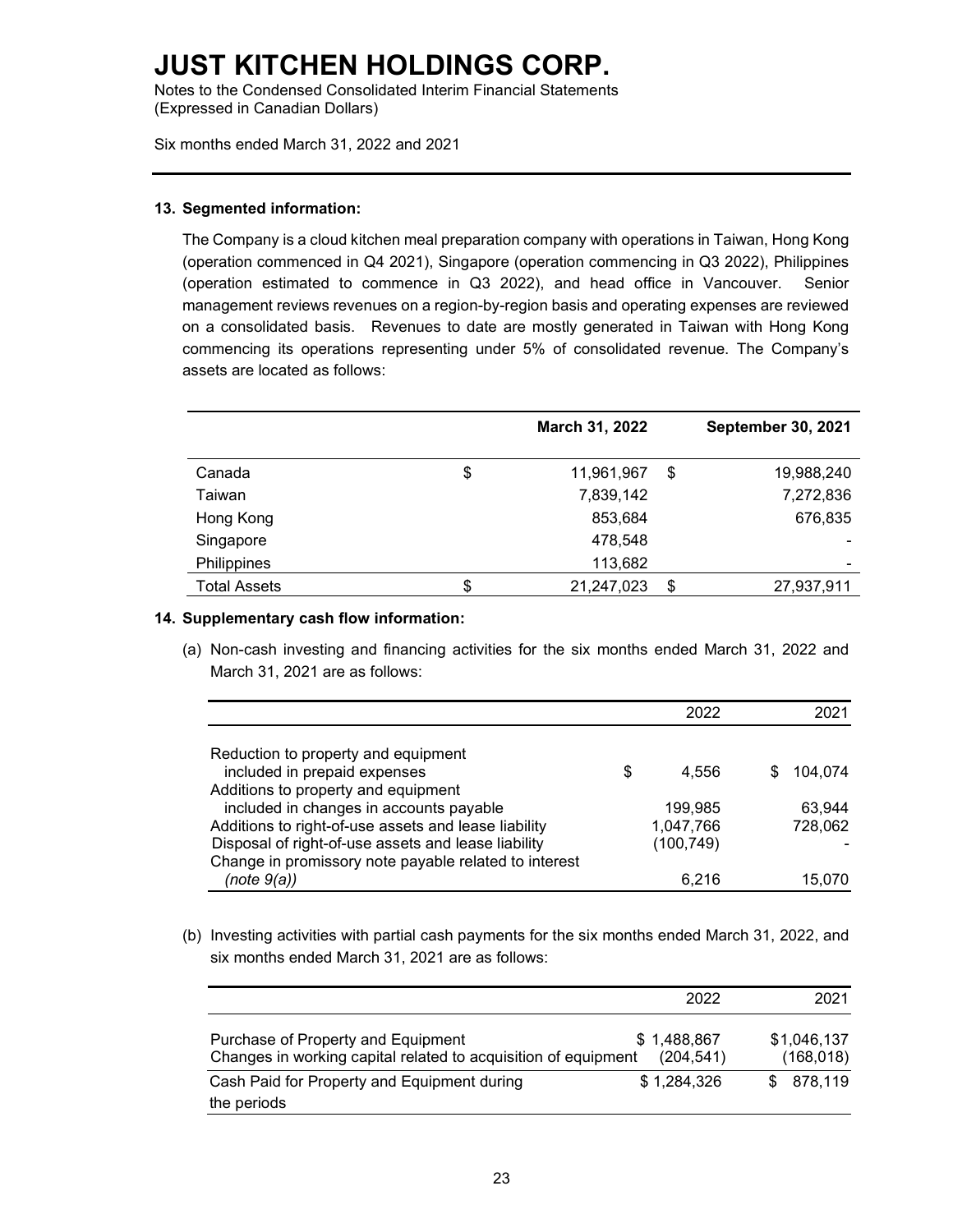Notes to the Condensed Consolidated Interim Financial Statements (Expressed in Canadian Dollars)

Six months ended March 31, 2022 and 2021

#### **15. Capital management:**

The Company depends on internally generated revenues and external financing to fund its activities. The capital structure of the Company currently consists of common shares and promissory notes payable. The Company manages the capital structure and makes adjustments to it in the light of changes in economic conditions, performance of existing kitchen locations and opportunities to expand operations to other locations and regions.

In order to maintain or adjust the capital structure, the Company may arrange more loans, issue new common shares, or sell assets to fund operations. Management reviews its capital management approach on a regular basis. The Company is not subject to externally imposed capital requirements.

The Company invests all capital that is surplus to its immediate operational needs in short-term, liquid and highly-rated financial instruments, such as cash, all held with major financial institutions.

#### **16. Financial instruments:**

(a) Categories of financial assets and liabilities:

As of March 31, 2022 the carrying values of the Company's financial instruments are classified into the following categories:

|                                              | March 31, 2022 |
|----------------------------------------------|----------------|
| Financial assets at amortized cost (i)       | 12.791.784     |
| Financial liabilities at amortized cost (ii) | 4.043.568      |

- (*i*) Financial assets at amortized cost consist of cash and accounts receivable.
- (*ii*) Financial liabilities at amortized cost consist of accounts payable, accrued liabilities and promissory note payables. In addition, lease liabilities are also recognized at amortized cost.
- (b) Fair value of financial instruments:

The Company has classified fair value measurements of its financial instruments using a fair value hierarchy that reflects the significance of inputs used in making the measurements as follows:

Level 1: Valuation based on quoted prices (unadjusted) in active markets for identical assets or liabilities;

Level 2: Valuation based on directly or indirectly observable inputs in active markets for similar assets or liabilities, other than Level 1 prices, such as quoted interest or currency exchange rates; and

Level 3: Valuation based on significant inputs that are not derived from observable market data, such as discounted cash flow methodologies based on internal cash flow forecasts.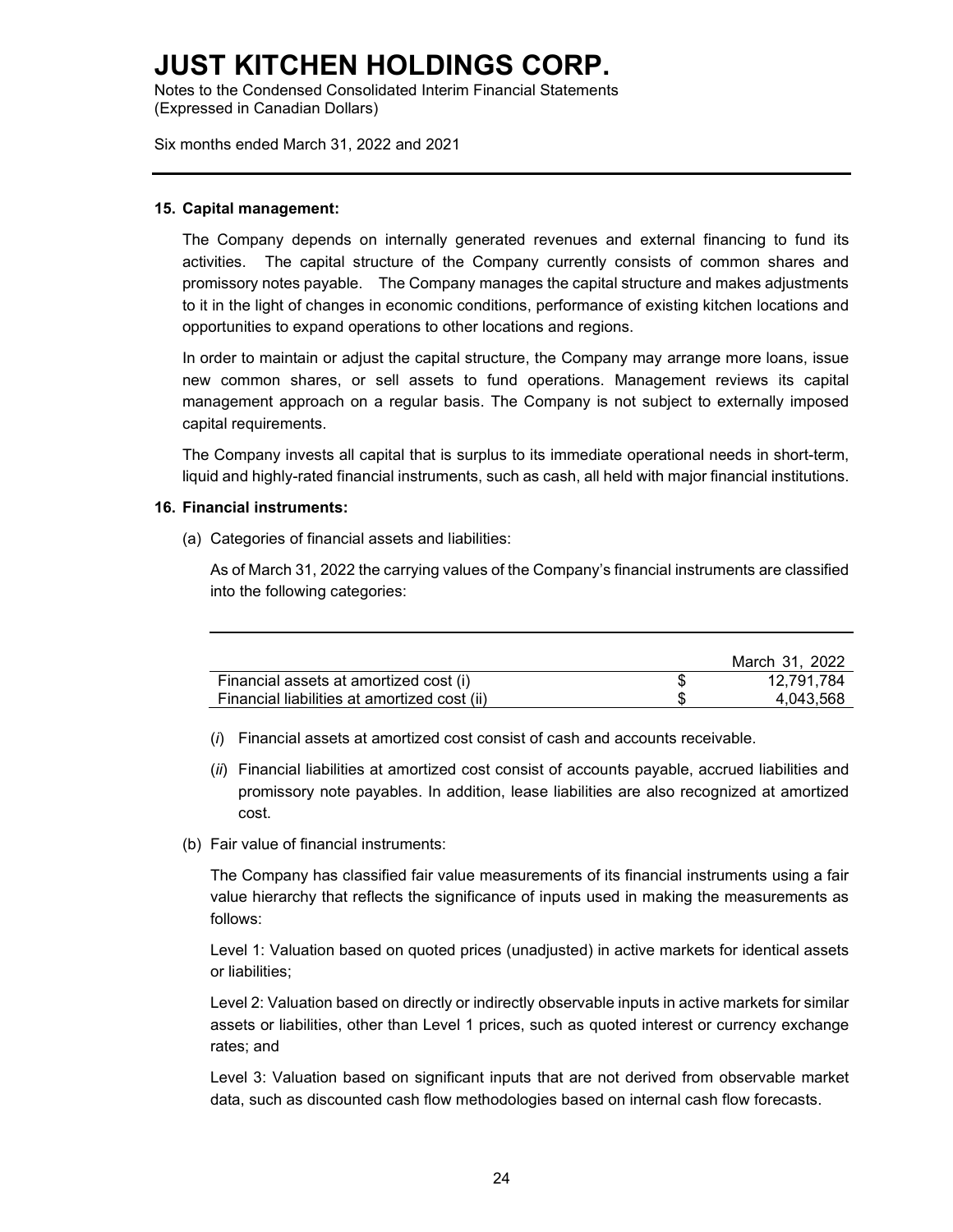Notes to the Condensed Consolidated Interim Financial Statements (Expressed in Canadian Dollars)

Six months ended March 31, 2022 and 2021

#### **16. Financial instruments (continued):**

(b) Fair value of financial instruments (continued):

The fair value of cash, accounts receivable, accounts payable and accrued liabilities approximate their respective carrying values due to their short-term maturities.

There were no transfers of instruments between levels in the fair value hierarchy.

(c) Management of risks arising from financial instruments*:*

The Company's financial instruments are exposed to the following financial risks:

(*i*) **Credit Risk** – Credit risk is the risk that one party to a financial instrument will fail to fulfill an obligation and cause the other party to incur a financial loss. The Company's credit risk consists primarily of cash and accounts receivable. The credit risk is minimized by placing cash with large Canadian, Taiwanese, Hong Kong, and Singapore financial institutions. Credit risk is managed through dealing with financially strong counterparties and regular cash collections. The Company's maximum exposure to credit risk is limited to the accounts receivable recognized on the consolidated statement of financial position.

As of March 31, 2022, the Company had a receivable of \$369,038 from three customers representing 68% of total trade receivables. As of September 30, 2021, the Company had a receivable of \$314,022 from three customers representing 66% of total trade receivables.

(*ii*) **Currency Risk** – The operating results and financial position of the Company are reported in Canadian dollars. As the Company's main operations are conducted in Taiwan through JK Taiwan using its functional currency, the New Taiwanese dollar ("NTD"), in Hong Kong through JKHK using its functional currency, Hong Kong dollar ("HKD"), in Singapore through JKSG using its functional currency, Singapore dollar ("SGD") and in the Philippines through JKP using its functional currency, Philippine peso ("PHP"), the Company is exposed to foreign currency transaction and translation risks. Assets and liabilities are translated based on the Company's foreign currency translation policy.

As at March 31, 2022 and for the period then ended, a 10% decrease in the value of the Taiwanese dollar in relation to the Canadian dollar would have decreased net assets by approximately \$154,637 and would have decreased net loss of the Company by approximately \$600,542. A 10% decrease in the value of the Hong Kong dollar in relation to the Canadian dollar would have decreased net assets by approximately \$43,290 and would have decreased net loss of the Company by approximately \$47,553. A 10% decrease in the value of the Singapore dollar in relation to the Canadian dollar would have decreased net assets by approximately \$22,122 and would have decreased net loss of the Company by approximately \$2,332. A 10% decrease in the value of the Philippine peso in relation to the Canadian dollar would have decreased net assets by approximately \$11,368 and would have decreased net loss of the Company by approximately \$1,280. The Company has not entered into any hedging agreements to mitigate currency risks with respect to foreign exchange rates.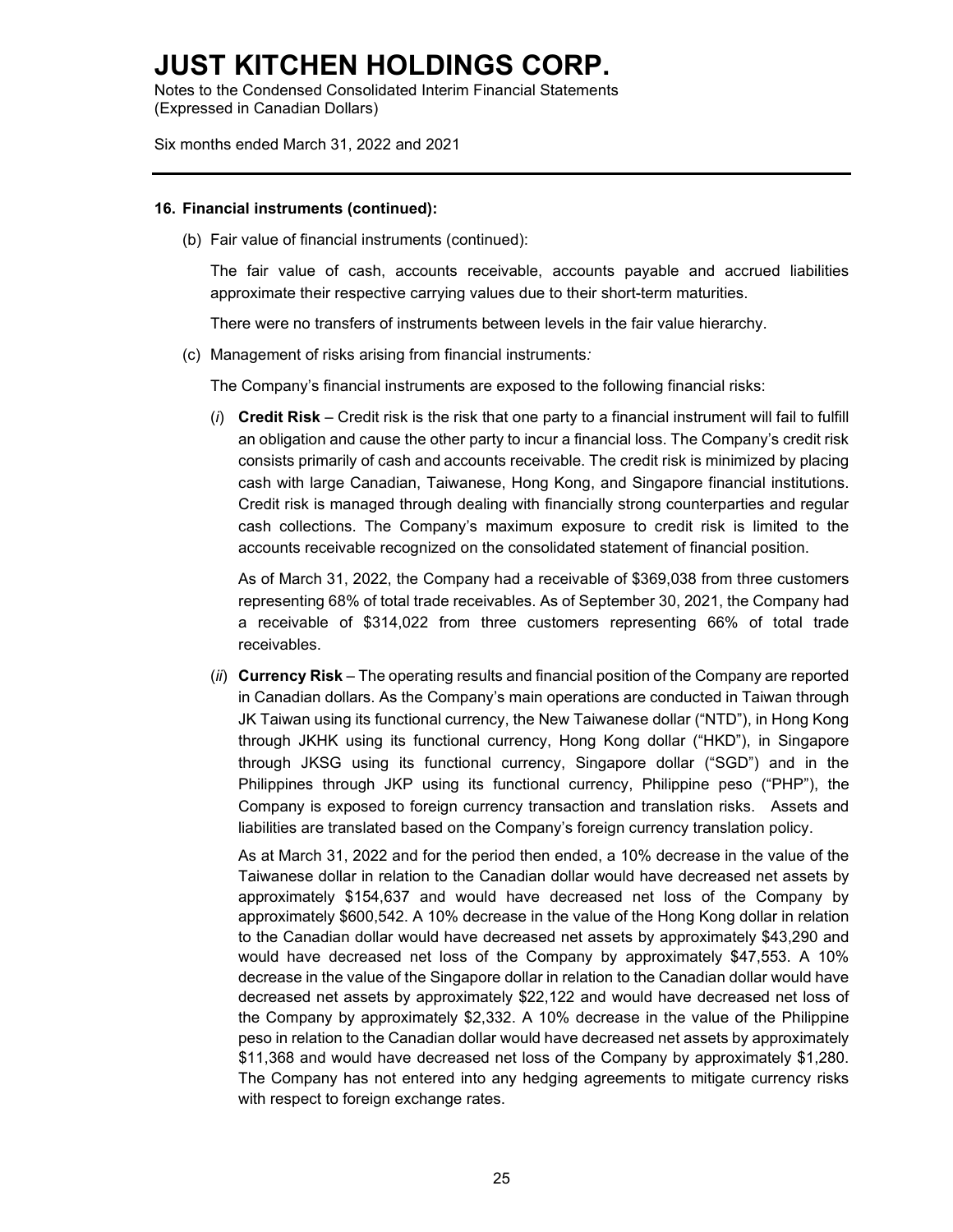Notes to the Condensed Consolidated Interim Financial Statements (Expressed in Canadian Dollars)

Six months ended March 31, 2022 and 2021

#### **16. Financial instruments (continued):**

- (c) Management of risks arising from financial instruments (continued)*:*
	- *(iii*) **Liquidity Risk** Liquidity risk is the risk that the Company will not be able to meet its financial obligations when they become due if additional capital is not available to the Company when required. To mitigate this risk, the Company has a planning and budgeting process in place to determine the funds required to support its ongoing operations, lease and promissory notes payable, and capital expenditures. The Company ensures that sufficient funds are raised from debt or equity financings to meet its operating requirements, after taking into account its existing working capital and expected future revenues. The Company's cash is held with major financial institutions. The Company's cash is not invested in any asset backed deposits or investments.

The following table summarizes amounts and maturity dates of the Company's contractual obligations as of March 31, 2022:

|                                                                                                                     | 2022                                        | 2023                               |      | 2024                  |      | 2025                       |      | 2026          | Total                                        |
|---------------------------------------------------------------------------------------------------------------------|---------------------------------------------|------------------------------------|------|-----------------------|------|----------------------------|------|---------------|----------------------------------------------|
| Accounts payable and<br>accrued liabilities<br>Lease liability *<br>Low-value leases<br>Promissory notes payable ** | \$3,951,330<br>1,204,436<br>6.868<br>92.238 | \$<br>۰<br>1,092,783<br>6.704<br>۰ | - \$ | 686,869<br>6.212<br>- | - \$ | $\sim$<br>324.542<br>3.199 | - \$ | 112,655<br>79 | \$3,951,330<br>3,421,285<br>23,062<br>92.238 |
|                                                                                                                     | \$5.254.872                                 | \$1,099,487                        | \$.  | 693.081               | \$   | 327.741                    | \$   | 112.734       | \$7.487.915                                  |

\* Including interest

\*\* Excluding interest

#### **17. Revenue:**

Revenue is generated from preparation and sale of meals and beverages to retail and business customers in Taipei, Taiwan. Revenue generated from Hong Kong is less than 5% of the Company's total revenue. Retail orders are received via mobile app and business orders are received via phone or email. Retails orders are delivered using a 3<sup>rd</sup> party delivery services, and business orders are delivered directly by the Company.

|                           | Six months      |      | Six months |
|---------------------------|-----------------|------|------------|
|                           | ended           |      | ended      |
|                           | March 31,       |      | March 31,  |
|                           | 2022            |      | 2021       |
|                           |                 |      |            |
| Sales to retail customers | \$<br>8,473,239 | - \$ | 3,642,743  |
| Sales to businesses       | 732,782         |      | 492,708    |
|                           | \$<br>9,206,021 | S    | 4,135,451  |